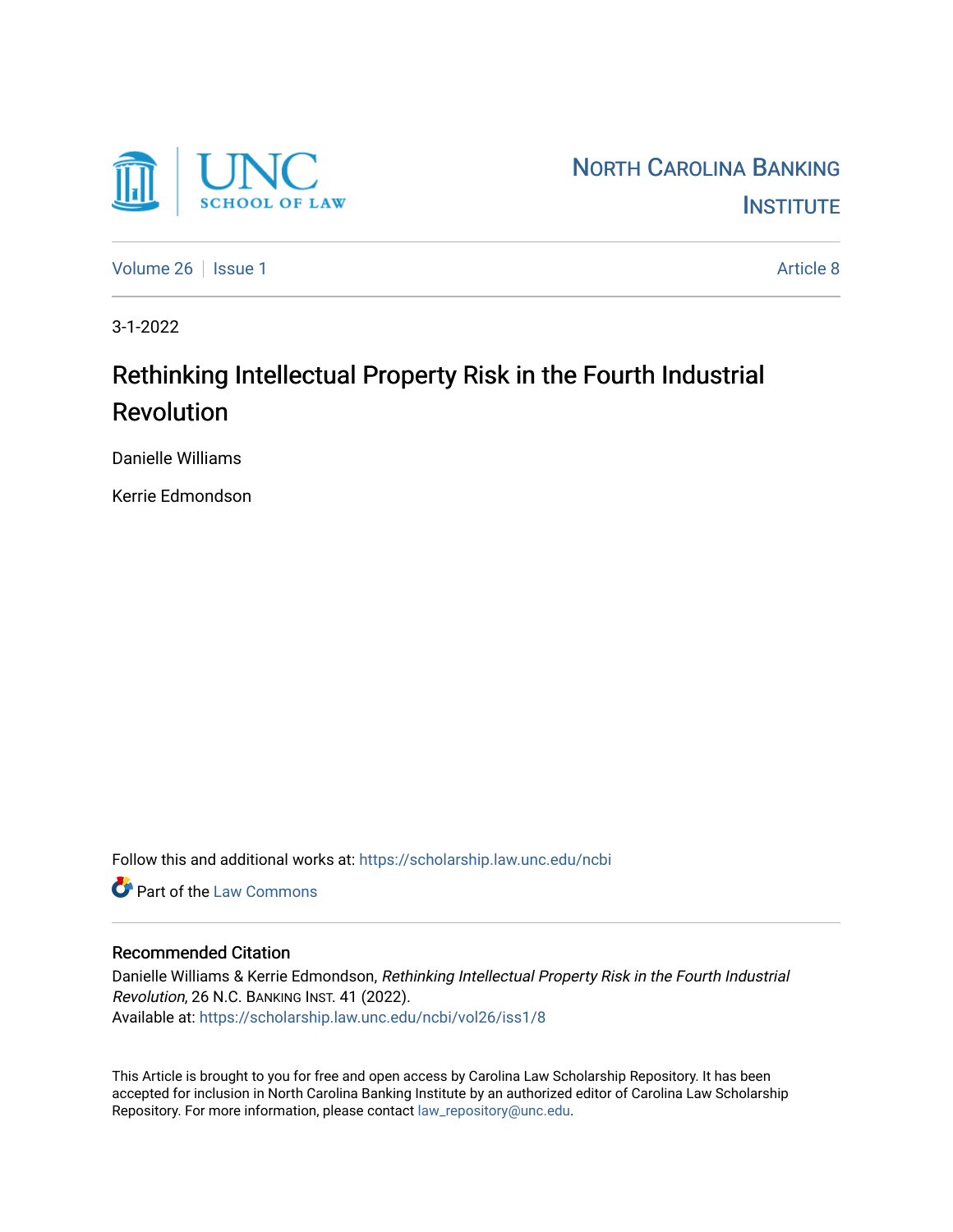## **Rethinking Intellectual Property Risk in the Digital Banking Revolution**

## DANIELLE WILLIAMS & KERRIE EDMONDSON<sup>\*</sup>

#### I. INTRODUCTION

For centuries, the United States banking industry has led in development and transformation through technology. From the introduction of wire transfers in the 1870s, to routing numbers (1910), investment funds (1920s), credit cards (1950s), credit scoring (1950s), ATMs (1960s), securitization (1970s), debit cards (1980s), telephone banking (1980s), online banking (1990s), structured products (1990s), and finally, derivatives (1990s), the banking industry has identified opportunities through technology.<sup>1</sup> Moreover, the industry has developed products, services, and infrastructure to advance its contribution to the world economy.<sup>2</sup> The Digital Banking Revolution<sup>3</sup> is no different. Today, the banking industry offers products and services running on technology platforms that rival Silicon Valley's most innovative technology companies.<sup>4</sup> Whether responding to customer demands for digital banking, making stock trading platforms faster and more efficient,

<sup>\*</sup> Danielle Williams is the Managing Partner of the Charlotte office of Winston & Strawn LLP. Kerrie Edmondson is a litigation associate in the Charlotte office of Winston & Strawn LLP.

<sup>1.</sup> Elizabeth Judd, *Timeline: 180 Years of Banking Technology*, INDEP. BANKER (Oct. 31, 2017), https://independentbanker.org/2017/10/timeline-180-years-of-bankingtechnology/ [https://perma.cc/C7J2-9ZYK]; *see also The Evolution of Banking Technology*, US BANK (Jan. 30, 2019), https://www.usbank.com/financialiq/manage-yourhousehold/personal-finance/evolution-of-banking-technology.html [https://perma.cc/LG2V-L2HQ].

<sup>2.</sup> *See The Evolution of Banking Technology*, *supra* note 1 (describing the evolution of banking-related technologies).

<sup>3.</sup> The Digital Banking Revolution is part of the Fourth Industrial Revolution. The first three Industrial Revolutions were defined by the major developments of each age: steam and water, power, electricity and assembly lines, and computerization. The Fourth Industrial Revolution is defined by the "the adoption of cyber-physical systems." *See* Bernard Marr, *The 4th Industrial Revolution Is Here – Are You Ready?*, FORBES (Aug. 13, 2018, 12:26 AM), https://www.forbes.com/sites/bernardmarr/2018/08/13/the-4th-industrial-revolution-is-hereare-you-ready/?sh=34c0adcb628b [https://perma.cc/VV3H-3VUW].

<sup>4.</sup> Jake Levant, *Forget Fintech – Traditional Banks Have (Finally) Figured it Out*, FORBES (Aug. 23, 2021, 7:45 AM), https://www.forbes.com/sites/forbestechcouncil/2021/08/23/forget-fintech---traditionalbanks-have-finally-figured-it-out/?sh=46b52fc613ac [https://perma.cc/A2H3-JCEF].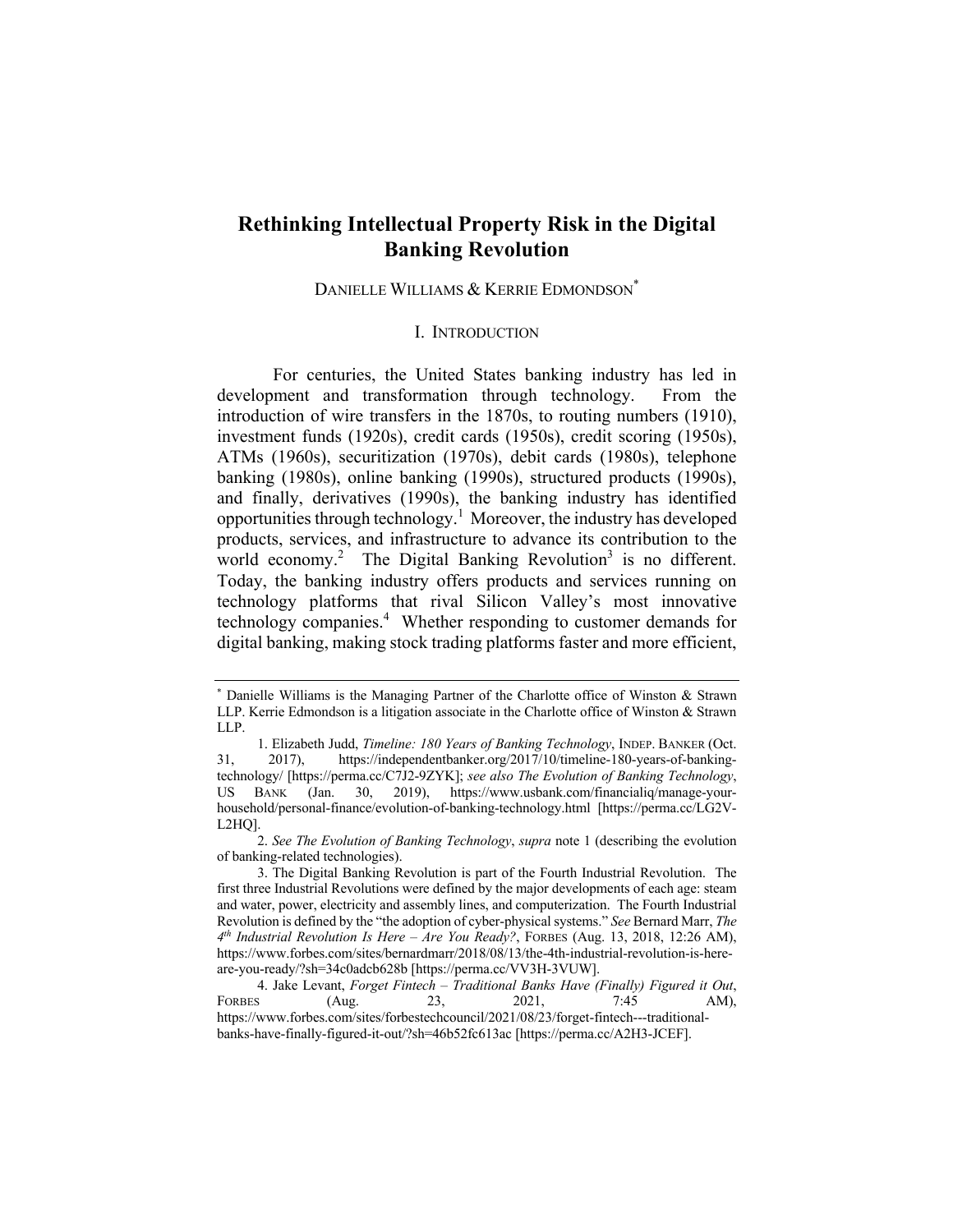or streamlining backend infrastructure, banking has evolved into a technology-based industry.<sup>5</sup> The banking industry recognized the need for technological innovation and assumed its rightful place in the Digital Age. However, one key facet of that evolution remains to be addressed: intellectual property—whether belonging to industry participants or others. To complete its transformation, the banking industry must also reshape its views of intellectual property's place in the risk analysis equation. This article will explore the landscape of developing technologies, the intellectual property risks associated with those advances, and propose ways to manage those risks as the industry continues to adapt and solidify its leadership in the Digital Banking Revolution.

#### II. THE CURRENT LANDSCAPE OF DIGITAL BANKING

#### *A. Trends and Developments in Digital Banking*

The banking industry offers a wide array of digital banking products and services. Mobile payment apps offer the most visible example. Mobile payments are a form of contactless payment for shoppers who use their mobile devices for in-app payments (e.g., using a Starbucks or Chick-fil-A app), mobile point of sale ("MPOS") $^6$  payments (e.g., using Apple Pay, Google Pay, or Samsung Pay), online payment services (e.g., PayPal), or mobile peer-to-peer transfers (e.g., Venmo or Zelle). Each offers a different user experience.<sup>7</sup> Mobile wallet apps

<sup>5.</sup> U.S. DEP'T OF THE TREASURY, A FINANCIAL SYSTEM THAT CREATES ECONOMIC OPPORTUNITIES, NONBANK FINANCIALS, FINTECH, AND INNOVATION 13 (2018), https://home.treasury.gov/sites/default/files/2018-08/A-Financial-System-that-Creates-Economic-Opportunities---Nonbank-Financials-Fintech-and-Innovation.pdf

<sup>[</sup>https://perma.cc/SE7S-H6VV] ("From 2010 to the third quarter of 2017, more than 3,330 new technology-based firms serving the financial services industry have been founded, 40% of which are focused on banking and capital markets. In the aggregate, the financing of such firms has been growing rapidly, reaching \$22 billion globally in 2017, a thirteenfold increase since 2010. Significantly, lending by such firms now makes up more than 36% of all U.S. personal loans, up from less than 1% in 2010. Additionally, some digital financial services reach up to some 80 million members, while consumer data aggregators can serve more than 21 million customers.").

<sup>6.</sup> Sara Coleman, *6 Fascinating Trends in Mobile Payments*, SPLITIT (Sept. 1, 2020), https://www.splitit.com/blog/6-fascinating-trends-in-mobile-payments/ [https://perma.cc/CL78-P28A].

<sup>7.</sup> *See* Jonas P. DeMuro, *Best Mobile Payment Apps in 2022*, TECHRADAR (Feb. 1, 2022), https://www.techradar.com/news/best-mobile-payment-app [https://perma.cc/JE9F-XQBV] (comparing numerous mobile payment apps and highlighting the strengths and shortcomings of each); Michael Muchmore, *The Best Mobile Payment Apps*, PCMAG, https://www.pcmag.com/picks/the-best-mobile-payment-apps [https://perma.cc/3D9H-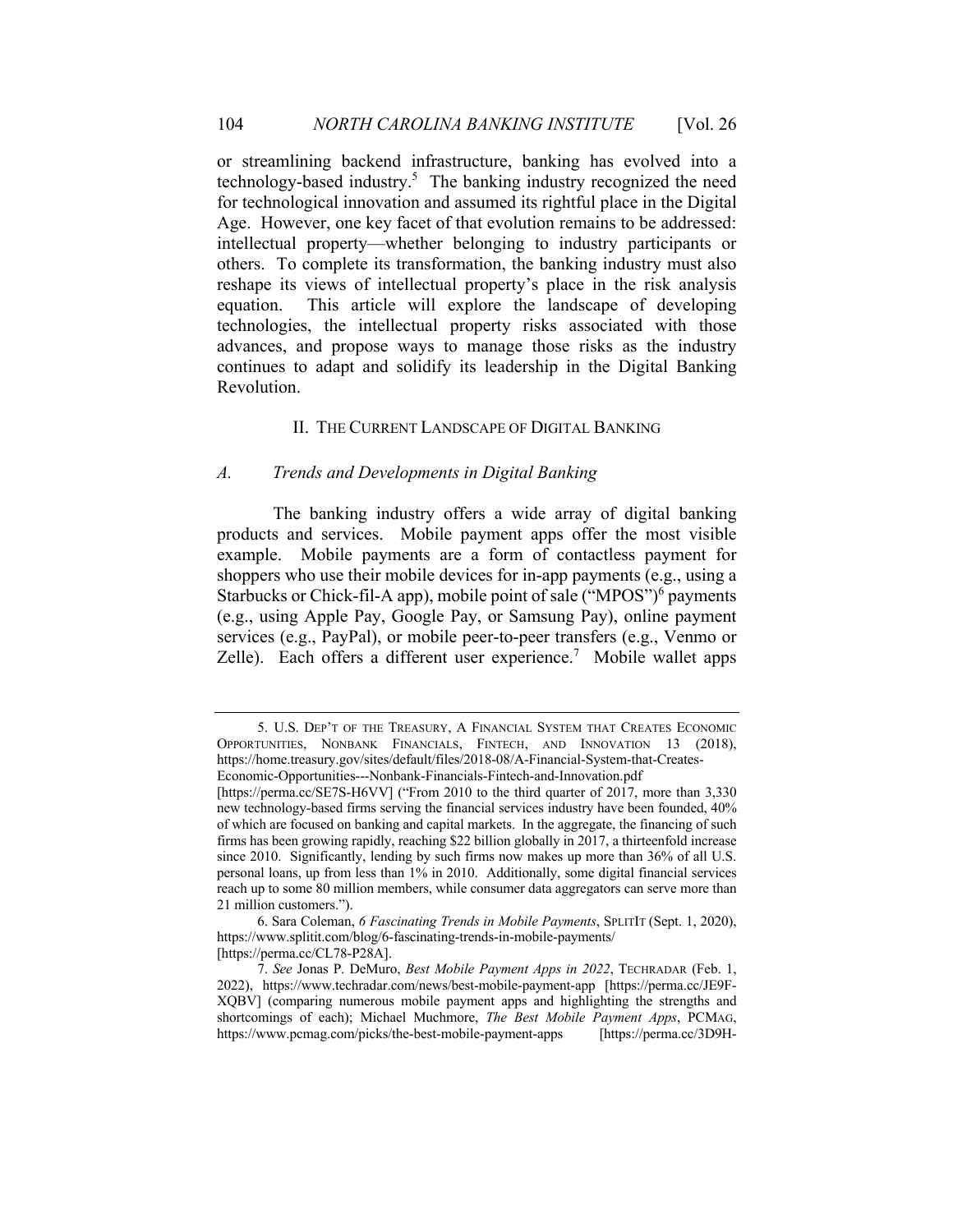essentially take the place of a physical credit card in that the "wallet" resides on the mobile device rather than in a pocket or handbag. Mobile wallet apps allow users to store their debit or credit card digitally by linking their card to the app. $8$  A user can place their mobile device near a compatible device that will read the digitally stored credit or debit card and process a payment using near-field communication (commonly referred to as "NFC").<sup>9</sup> Merchants accept mobile payments with MPOS technology units, which replicate sales terminals or cash registers and can be used anywhere. Merchants can also accept mobile payments from mobile devices.<sup>10</sup>

The trend toward mobile payments began in 2011 with the introduction of the Google Wallet; $\frac{1}{11}$  mobile payments gained further traction in 2014 with the introduction of Apple Pay and have since seen widespread adoption. From 2011 to 2019, usage steadily grew.<sup>12</sup> By 2017, 48.1 million individuals in the United States reportedly used mobile payments.<sup>13</sup> In 2018, that number grew to 55 million and, by 2019, 61.6 million people reported using mobile payments.<sup>14</sup> The COVID-19 pandemic has accelerated customer adoption and usage: 2020 saw 29% year-over-year growth of 92.3 million users, followed by 101.2 million

RVZV] (last updated Dec. 8, 2020) (comparing mobile payment apps like Venmo, Zelle, Google Pay, PayPal, and others).

<sup>8.</sup> *See, e.g.*, *Mobile Wallet*, CORP. FIN. INST., https://corporatefinanceinstitute.com/resources/knowledge/ecommerce-saas/mobile-wallet/ [https://perma.cc/5YXQ-DGNU] (last visited Feb. 5, 2022) (providing a high level overview of mobile wallets and how to use them).

<sup>9.</sup> *See* Coleman, *supra* note 6 ("The main technology behind the use of mobile wallets is called NFC, or near field communication. In simple terms, near field communication works by allowing two devices that are 'near' to one another . . . to exchange information and data. As long as the two devices are compatible, then NFC can work with your smartphone and a POS (point-of-sale) terminal.").

<sup>10.</sup> *Id.* 

<sup>11.</sup> While PayPal was introduced in 1998, and Google Wallet was introduced in 2011, many mark Apple Pay as the inception of modern mobile payment. Android and Samsung rolled out their mobile payment options a year after the introduction of Apple Pay. *See id.*; John Rampton, *The Evolution of the Mobile Payment*, TECHCRUNCH (June 17, 2016, 10:00 AM), https://techcrunch.com/2016/06/17/the-evolution-of-the-mobile-payment/ [https://perma.cc/2SRZ-W3RB].

<sup>12.</sup> *See* Coleman, *supra* note 6 (noting that the mobile payment market reached over \$3 billion in 2019).

<sup>13.</sup> Rimma Katz, *The Mobile Payment Series: U.S.*, INSIDER INTEL. (Nov. 9, 2018), https://www.emarketer.com/content/the-mobile-payments-series-the-us [https://perma.cc/MQ4Q-Q7ZH].

<sup>14.</sup> *Id.*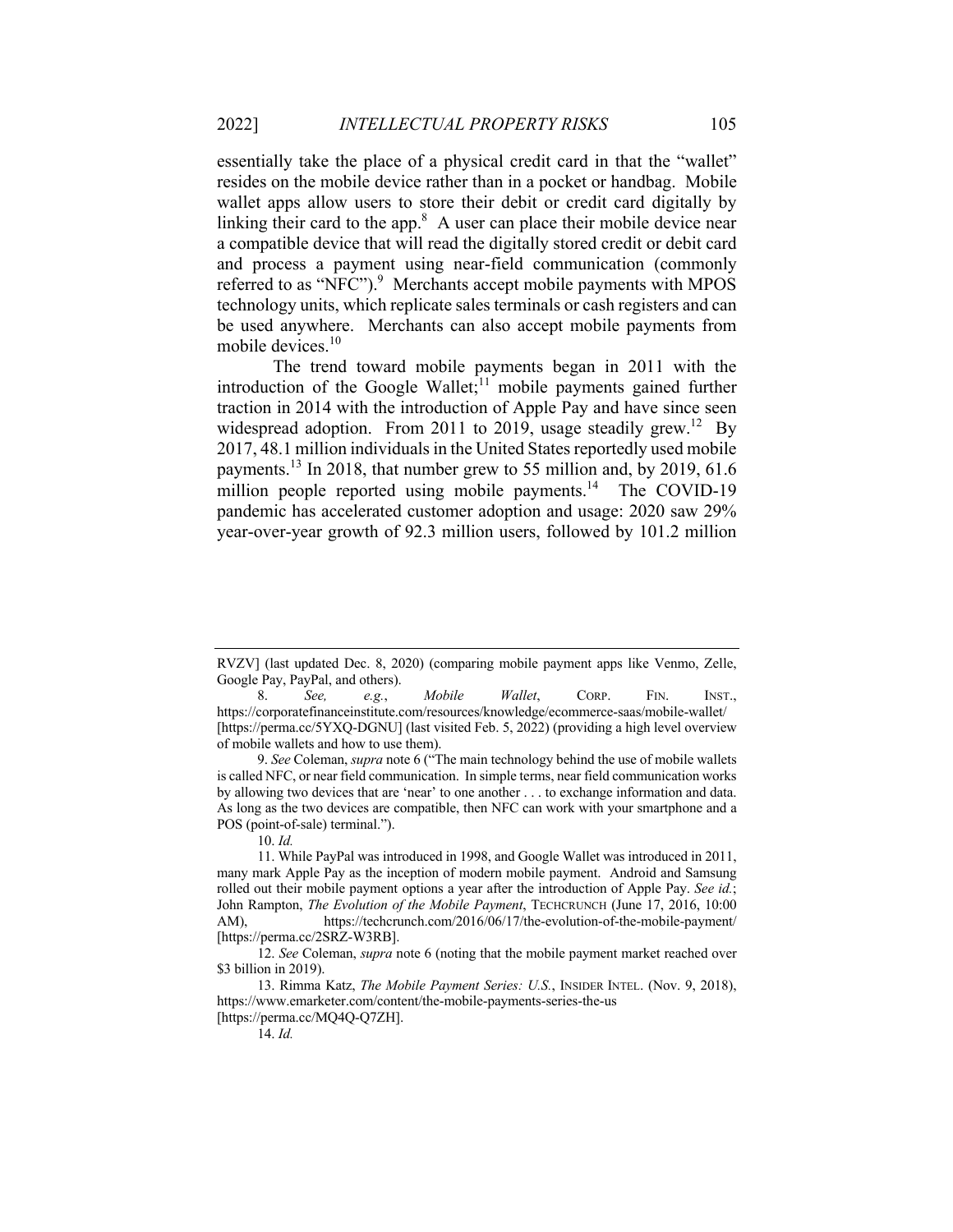users in 2021.<sup>15</sup> By 2025, over half of all smartphone users are projected to be using mobile payments.<sup>16</sup>

Similarly, the banking industry relies on technology to run its many systems. For example, banking systems routinely use application programing interfaces ("APIs") to offer new products and services, to integrate new technology with legacy systems, and to communicate specific customer information with third-party apps. An API is a "set of services that an operating system makes available to programs that run under it."<sup>17</sup> APIs act as the middleman between applications and web servers and provide additional security. In the payment processing context, a customer can enter their payment information into an application for an online transaction. With an API, the application does not need to access the customer's bank account. Instead, the API creates a unique token for the transaction and includes that token in the API call to the web server.<sup>18</sup> Through this method, the API provides an additional layer of security.

APIs are also essential to open banking, which is a "banking practice that affords third-party financial service providers free access to consumer banking, transaction, and other financial data from banks and non-bank financial institutions."19 In part, open banking provides customers and merchants with a better banking experience by increasing security and efficiency in transactions. Open banking is supported by the use of APIs, as open banking allows banks to share financial data and services with third-party providers that use APIs.<sup>20</sup> In fact, "[i]n order to

<sup>15.</sup> *U.S. Payment Users Will Surpass 100 Million This Year*, INSIDER INTEL. (Mar. 30, 2021), https://www.emarketer.com/content/us-payment-users-will-surpass-100-million-thisyear?ecid=NL1016 [https://perma.cc/E536-ACG6].

<sup>16.</sup> *Id.* 

<sup>17.</sup> DOUGLAS A. DOWNING ET AL., DICTIONARY OF COMPUTER AND INTERNET TERMS 22 (Barron's Educational Series Inc., 11th ed. 2012); *see also Application Program Interface (API)*, IBM (Aug. 19, 2020), https://www.ibm.com/cloud/learn/api [https://perma.cc/8UWW-RU7S] [hereinafter *IBM Manual*] (describing APIs as a set of programming instructions that allows software applications to communicate with each other).

<sup>18.</sup> *IBM Manual*, *supra* note 17.

<sup>19.</sup> *See* Francois Botha, *Open APIs and What They Mean for Banks and Family Offices*, FORBES (May 18, 2021, 11:57 AM), https://www.forbes.com/sites/francoisbotha/2021/05/18/open-apis-and-what-they-mean-forbanks--family-offices/?sh=6c98fce156d5 [https://perma.cc/6MUY-J5CK] ("At present [open banking and the use of APIs] is generally applied to payments and linked current accounts, and while it certainly has the potential to, it is yet to revolutionize the industry entirely. Nevertheless, forward-thinking banks who shift to adopt open banking practices on a broader scale and invest in the technology required to do so will find themselves in a position to strengthen customer relationships and retention.").

<sup>20.</sup> *See* Doug Bonderud, *Why API-Powered Open Banking Is the Future of Finance*, BIZTECH (Jan. 13, 2022), https://biztechmagazine.com/article/2022/01/why-api-poweredopen-banking-future-finance-perfcon [https://perma.cc/M6W6-NM7Z] ("Open banking is a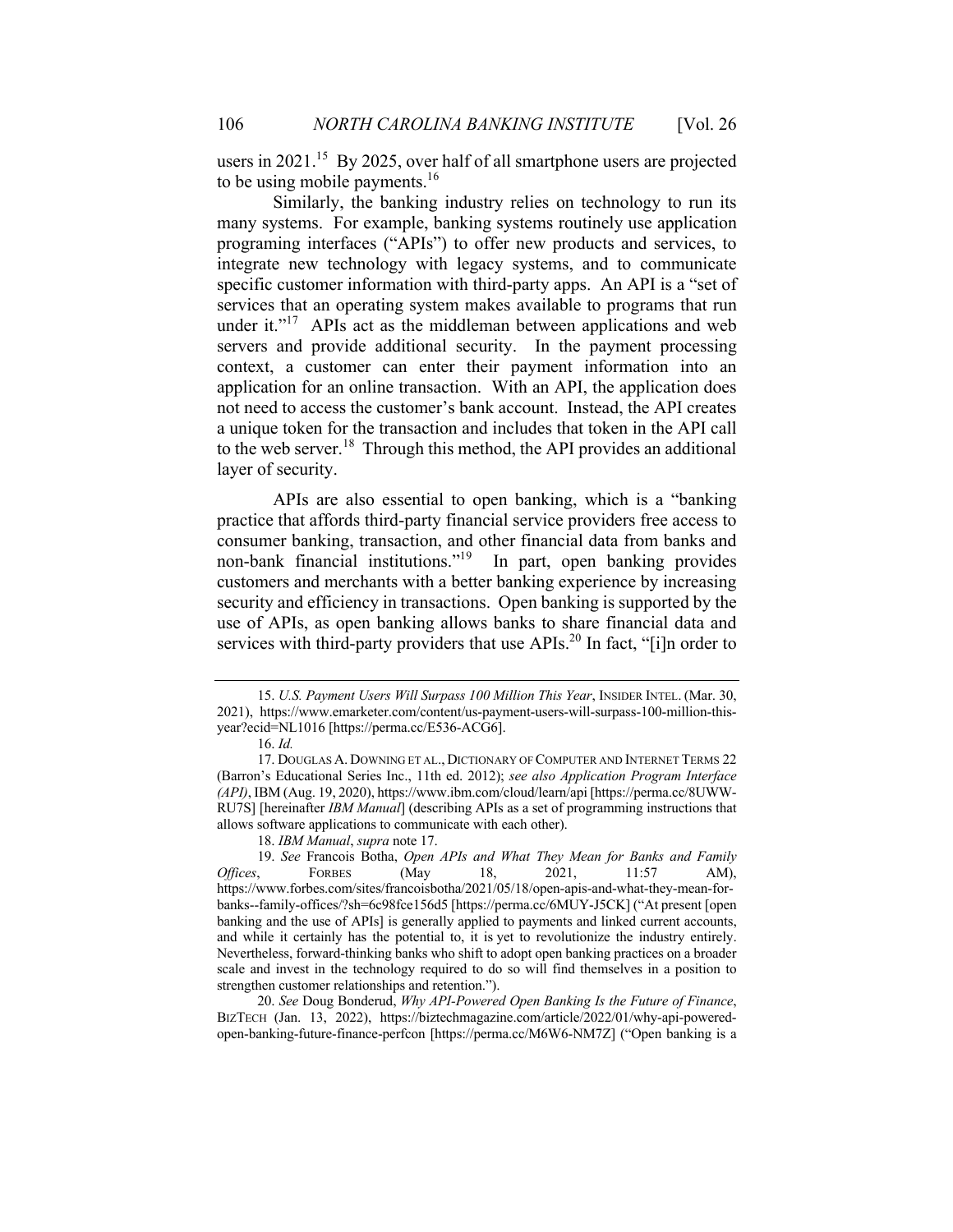provide seamless data access, interoperability and security across multiple vendors and other financial institutions, multiple APIs are required, each with a specific purpose."<sup>21</sup> Open banking and APIs are increasingly popular in the banking world. In 2021, 25% of financial institutions indicated an intent to pursue new investments in APIs. In addition, "[a]bout half of credit unions have developed or invested in APIs prior to this year, and banks are finally catching up. Going into 2021, only 30% of banks had deployed APIs, but that's up from the 21% that had done so going into  $2020$ ."<sup>22</sup>

Blockchain technology and quantum computing present other emerging trends to watch in digital banking. Generally speaking, blockchain is "an open, distributed ledger that can record transactions between two parties efficiently and in a verifiable and permanent way."<sup>23</sup> Many banking industry leaders have recognized these benefits and have been on the forefront of blockchain technology adoption.<sup>24</sup> The growing recognition of blockchain's benefits, including its security, means industry-wide adoption may only be a matter of time. Some use cases for blockchain technology in the banking industry are:

> Payments: Lacking a need for third-party authorization, blockchain technology can execute payment transactions faster. Further, remittance costs of 2%-3% versus 5%-

secure way for banks to share financial data and services with third-party providers such as mobile stock-trading applications or popular mobile payment service applications that use technologies like APIs . . . . It complements one of the core principles of banking—to protect customer information—by sharing the data in open and collaborative ecosystems, if customer consent is provided.").

<sup>21.</sup> *Id.*

<sup>22.</sup> Ron Shevlin, *The 5 Hottest Technologies in Banking for 2021*, FORBES (Jan. 18, 2021, 5:00 AM), https://www.forbes.com/sites/ronshevlin/2021/01/18/the-5-hottesttechnologies-in-banking-for-2021/?sh=12ea66e735c4 [https://perma.cc/GAQ4-QY55]. 23. *Blockchain,* MERRIAN-WEBSTER'S DICTIONARY, https://www.merriamwebster.com/dictionary/blockchain [https://perma.cc/ZMY4-829E] (last visited Feb. 5,

<sup>2022).</sup> 

<sup>24.</sup> *See, e.g.*, Leandra Monteiro, *HSBC Moves Corda Enterprise Blockchain Technology on To Google Cloud*, IBS INTELLIGENCE (Mar. 3, 2021), https://ibsintelligence.com/ibsi-news/hsbc-moves-corda-enterprise-blockchain-technologyon-to-google-cloud/ [https://perma.cc/E3CC-R8EP ] (explaining HSBC's use of blockchain to support its global custody clients); Kate Rooney, *Goldman Sachs-backed Start-up Circle Including a Crypto Version of the U.S. Dollar*, CNBC (May 16, 2018, 7:75 AM), https://www.cnbc.com/2018/05/15/goldman-sachs-backed-start-up-circle-introducing-acrypto-us-dollar.html [https://perma.cc/6CMT-6L2Z ] (reporting Goldman Sachs's investment in Circle's USDC stable coin); Press Release, J.P. MORGAN CHASE & CO. (Apr. 14, 2021), https://www.jpmorgan.com/news/jpmorgan-uses-blockchain-technology-to-helpimprove-money-transfers [https://perma.cc/4RET-UQAZ ] (highlighting J.P. Morgan Chase's use of blockchain technology for payments originating from Taiwan banks).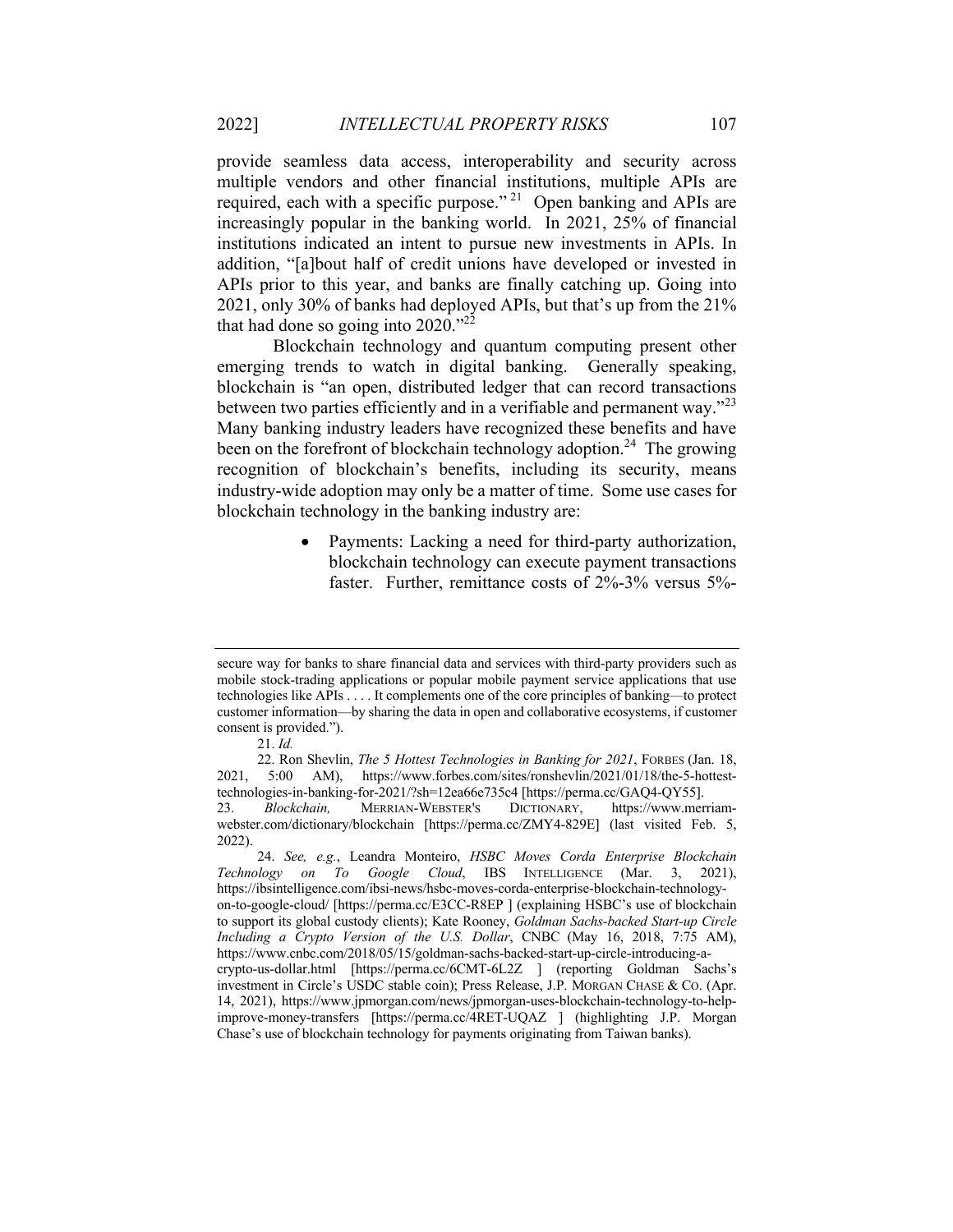20% for traditional methods result in significant cost savings.<sup>25</sup>

- Clearance and Settlement Systems: Blockchain could obviate the need for SWIFT, intermediaries, and a network of correspondent banks to settle transactions, allowing transactions to clear and settle in almost real time.<sup>26</sup>
- Securities Trading: Blockchain could eliminate third parties, transaction validation, and associated fees. $27$
- Know Your Customer ("KYC") and Fraud Prevention: Banks could store KYC information on a blockchain, which would allow all divisions, and potentially other banks, to access the information. As a decentralized ledger, blockchain prevents hackers from accessing complete sets of customer information.28

Quantum computing—simply put—is "a family of approaches for building computers that switch information with quantum interactions, rather than with the electronic interactions that power today's computers."29 The banking industry is demonstrating interest in quantum computing for a variety of reasons, including "to process transactions, trades and other types of data as fast as possible."30 Notably, many industry analysts predict quantum computing will be the only option available in terms of energy usage in twenty years; $31$  quantum

<sup>25.</sup> *10 Use Cases of Blockchain Technology in Banking in 2022*, YOUTEAM, https://youteam.io/blog/10-use-cases-of-blockchain-technology-in-banking/ [https://perma.cc/755X-GWLS] (last visited Feb. 5, 2022).

<sup>26.</sup> *How Blockchain Could Disrupt Banking*, CB INSIGHTS (Feb. 11, 2021), https://www.cbinsights.com/research/blockchain-disrupting-banking/

<sup>[</sup>https://perma.cc/QT64-6TF5]. 27. *Id.*

<sup>28.</sup> *Id.*

<sup>29.</sup> CHRIS HOOFNAGLE & SIMSON GARFINKEL, LAW AND POLICY FOR THE QUANTUM AGE 8 (2022), https://www.cambridge.org/core/books/law-and-policy-for-the-quantumage/026A5CE2FE7FE277B94DA01A519B2DAD [https://perma.cc/J3BQ-NXUN]. *See also*  U.S. GOV'T ACCOUNTABILITY OFFICE, GAO-22-104422, QUANTUM COMPUTING AND COMMUNICATIONS, STATUS AND PROSPECTS (2019), https://www.gao.gov/assets/720/717172.pdf **[**https://perma.cc/P3RW-SK4L].

<sup>30.</sup> Penny Crosman, *Why Banks like Barclays Are Testing Quantum Computing*, AM. BANKER (July 16, 2018, 4:12 PM), https://www.americanbanker.com/news/why-banks-likebarclays-are-testing-quantum-computing [https://perma.cc/TA53-LJ83]**.** 

<sup>31.</sup> *Id. See also* Tim Wogan, *Quantum Computers Vastly Outperform Supercomputers When It Comes to Energy Efficiency*, PHYSICSWORLD (May 1, 2020), https://physicsworld.com/a/quantum-computers-vastly-outperform-supercomputers-when-itcomes-to-energy-efficiency/ [https://perma.cc/6EK3-8NN4].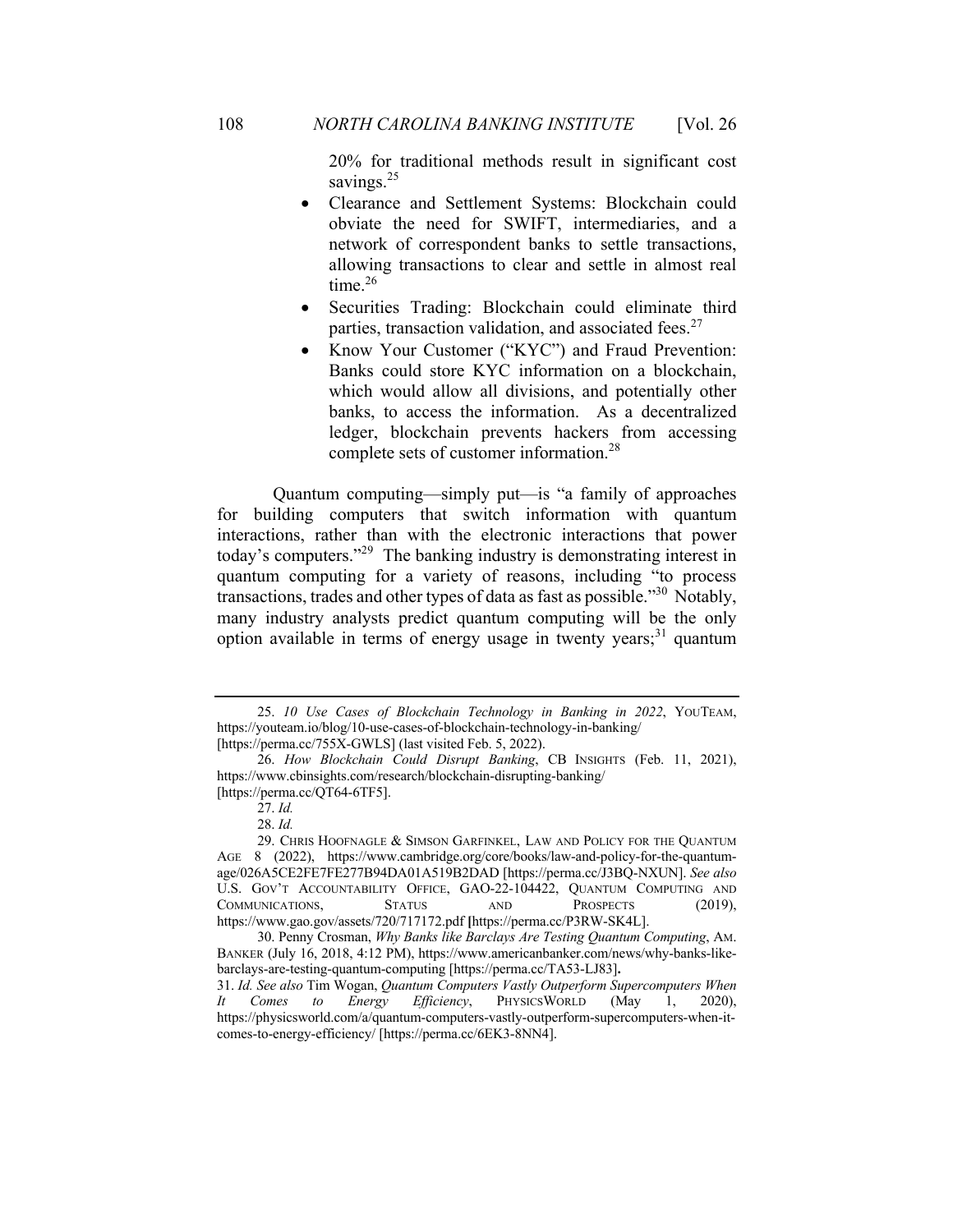computers use significantly less energy than traditional computers.32 Due to its efficiency in analyzing large amounts of data, quantum computing is gaining popularity in the financial world.<sup>33</sup> Many industry leaders have entered into quantum computing research partnerships with IBM, including Goldman Sachs, Wells Fargo,  $34$  J.P. Morgan Chase,  $35$  and Barclays. In addition to these types of partnerships, Goldman Sachs and Citigroup have also invested in quantum start-ups.<sup>36</sup> McKinsey identified quantum computing's "most promising use cases" to be: faster identification of optimal risk-adjusted portfolios; more accurate estimates of credit exposure; more accurate market risk and scenario calculations for equity and FX trading; and more accurate decision-making for resource allocation in sales, marketing, and distribution.<sup>37</sup> Quantum computing has the potential to propel the banking industry into a more competitive space by "solv[ing] financial firms' need for increased computing capacity in the future, while requiring less energy than traditional computers" and by "minimiz[ing] risk and maximiz[ing] gains from dynamic portfolios of instruments."38

34. Sophia Chen, *Banks Are Betting That Quantum Computing Can Find Them an Investment Edge*, PROTOCOL (May 4, 2020), https://www.protocol.com/manuals/quantumcomputing/finance-banks-investing-investment-edge [https://perma.cc/3UNZ-X6RH].

<sup>32.</sup> Vern Brownell, *Quantum Computing Could Change the Way the World Uses Energy*, QUARTZ, https://qz.com/1566061/quantum-computing-will-change-the-way-theworld-uses-energy/ [https://perma.cc/3X5G-MKDH] (last updated Apr. 26, 2021).

<sup>33.</sup> Quantum technologies offer even broader implications. *See* CHRIS HOOFNAGLE & SIMSON GARFINKEL, LAW AND POLICY FOR THE QUANTUM AGE 8 (2022), https://www.cambridge.org/core/books/law-and-policy-for-the-quantumage/026A5CE2FE7FE277B94DA01A519B2DAD [https://perma.cc/J3BQ-NXUN] (expounding on the many implications of quantum technologies); *Defining Geopolitics in the Fourth Industrial Revolution* (Sept. 30, 2020), http://content.winston.com/sitefiles/video/DefiningGeoPolitics.mp4 [https://perma.cc/48HP-96AS]. It should also be noted the Commerce Department and Treasury Department are paying close attention to China's development and use of quantum technologies and are imposing restrictions where appropriate. *See* Press Release, U.S. Department of Commerce, Commerce Lists Entities Involved in the Support of PRC Military Quantum Computing Applications, Pakistani Nuclear and Missile Proliferation, and Russia's Military (Nov. 24, 2021), https://www.commerce.gov/news/press-releases/2021/11/commerce-lists-entitiesinvolved-support-prc-military-quantum-computing; https://home.treasury.gov/news/pressreleases/jy0538 [https://perma.cc/UKF8-WBJQ].

<sup>35.</sup> Crosman, *supra* note 30.

<sup>36.</sup> Chen, *supra* note 34.

<sup>37.</sup> Miklos Dietz et al., *How Quantum Computing Could Change Financial Services*, MCKINSEY & CO. (Dec. 18, 2020), https://www.mckinsey.com/industries/financialservices/our-insights/how-quantum-computing-could-change-financial-services [https://perma.cc/HN33-KWU7].

<sup>38.</sup> *Id. See also* John Comes & Carlos Oliver, *Quantum Computing: Why You Should Care*, KEARNEY, https://www.kearney.com/communications-mediatechnology/article/?/a/quantum-computing-why-you-should-care [https://perma.cc/U9UQ-SVPT] (last visited Feb. 3, 2022) (explaining that, in part, quantum computing can help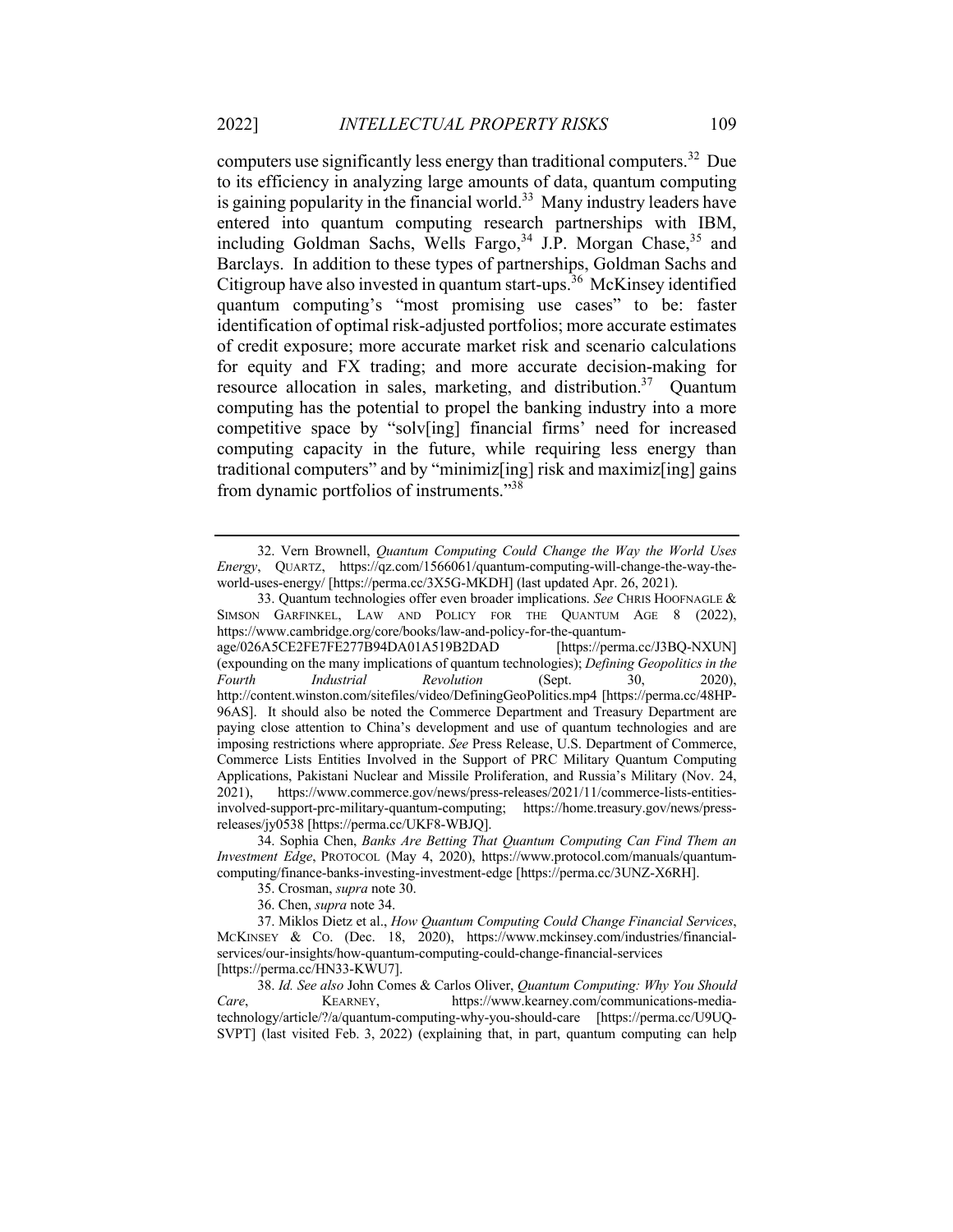## *B. Pros and Cons of Digital Banking*

Digital banking provides a variety of benefits. For example, digital banking increases the speed and efficiency of transactions, which can improve the customer experience.<sup>39</sup> The banking industry has seen an overall increase in efficiency across products and services with digital banking because customers can execute transactions anywhere, at anytime. Customers can make payments with only a phone, manage their mortgages, and perform many other financial interactions, without ever entering a bank or speaking with a banker. These electronic transactions benefit the industry by allowing quicker transfer of information for settlement.<sup>40</sup> In addition, banks can collect and use customer data to customize and adapt products and services—as well as develop new products and services—for customers on a more efficient, personalized basis.

Notwithstanding the potential time savings digital banking offers, many consumers prefer the face-to-face interactions and services with bankers at a branch. Engaging with a banker in person may give customers confidence that their transactions are completed. A recent Forbes article suggests that some customers prefer banking at the branch to eliminate fraud risk.<sup>41</sup> In some instances, customers preferred branch banking because they know they can complete the transactions there as compared to using digital platforms that may redirect them to a branch.<sup>42</sup>

optimize which trades to settle first when facing a large number of trades because, unlike a traditional computer, "[a] quantum processor with millions of qubits could explore all possible combinations of order settlements in parallel to find the best answer").

<sup>39.</sup> *See, e.g.*, OECD, DIGITAL DISRUPTION IN BANKING AND ITS IMPACT ON COMPETITION 7 (2020), https://www.oecd.org/daf/competition/digital-disruption-in-bankingand-its-impact-on-competition-2020.pdf [https://perma.cc/DL9C-NTBA] ("[The] digital disruption offers the potential to improve efficiency with innovation, enhanced supply diversity, and a more competitive financial system that yields market extension augmenting financial inclusion"); *see also* Rebecca Ayer, *A Glimpse Inside Truist and Its Bank Tech Strategy*, FINLEDGER (May 5, 2021, 9:34 AM), https://finledger.com/2021/05/05/a-glimpseinside-truist-and-its-bank-tech-strategy/ [https://perma.cc/V98W-46J2] (providing an example of how improvements in digital banking enhance the customer experience).

<sup>40.</sup> BANK FOR INT'L SETTLEMENTS, FAST PAYMENTS – ENHANCING THE SPEED AND AVAILABILITY OF RETAIL PAYMENTS (Nov. 2016), https://www.bis.org/cpmi/publ/d154.pdf [https://perma.cc/7ZEQ-3DZV].

<sup>41.</sup> Jake Levant, *Grandma Wants Digital Banking Too—Don't Ignore Her Needs*, FORBES (Sept. 17, 2020, 7:30 AM), https://www.forbes.com/sites/forbestechcouncil/2020/09/17/grandma-wants-digital-

banking-too---dont-ignore-her-needs/?sh=3b592f9255e0 [https://perma.cc/MN27-CNLQ].

<sup>42.</sup> *See id.* (explaining that to be competitive and effective in the digital world, banks must consider questions regarding the customer experience, including "[c]an customers complete processes digitally, uninterrupted, regardless of whether it's opening up a credit card account or simply adding a loved one to their account?").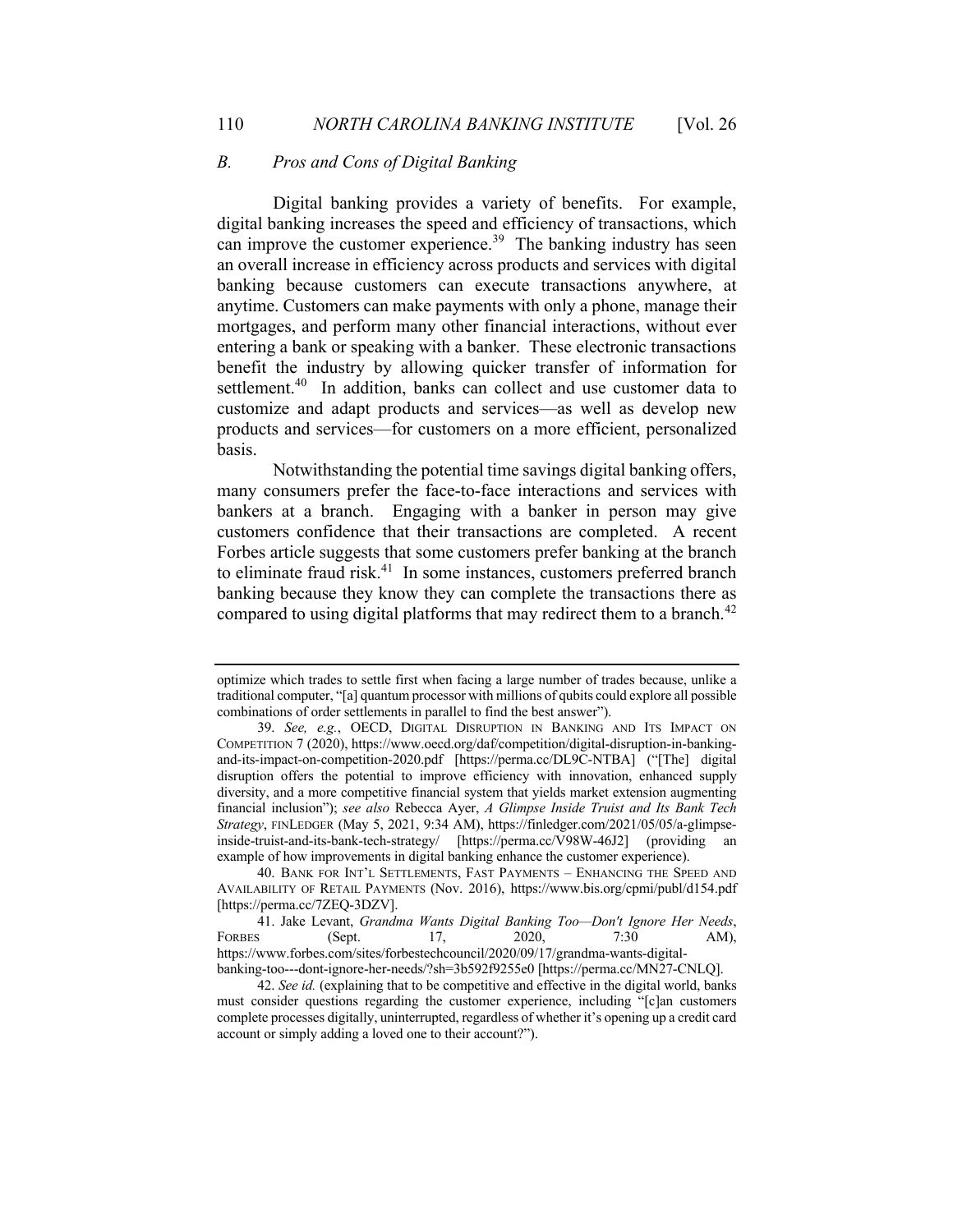### III. LEGAL AND REGULATORY ISSUES PRESENTED BY TECHNOLOGICAL DEVELOPMENTS IN BANKING

Moving the banking experience onto a smartphone or computer presents security risks inherent in the nature of the operation.<sup>43</sup> Financial institutions may be keen to join the digital movement, but they must carefully consider the risks associated with this new frontier. These risks include an array of legal issues unique to digital banking, and some unique to financial services.

First, banks must consider the systemic cybersecurity risks associated with digital banking. Mobile banking allows users to transact entirely online—users can manage their bank accounts, transfer cash, invest, make payments, and so on—entirely from a smart phone.<sup>44</sup> But banking through a mobile device presents particular risks; mobile devices have relatively low security and are susceptible to hacking.<sup>45</sup> To reduce these risks, banks have added extra protection, like two-step authentication and biometric passwords.46

Second, the banking industry benefits from its considerable experience as a highly regulated industry as it adopts new technologies.<sup>47</sup> Companies without such experience risk enforcement issues.<sup>48</sup> While the

45. Jennifer Hill, *Mobile Phone Payments "Pose Huge Fraud Risk*,*"* REUTERS (May 19, 2008, 8:30 AM), https://www.reuters.com/article/britain-contactless/mobile-phonepayments-pose-huge-fraud-risk-idUKNOA94822420080519 [https://perma.cc/LQ7W-YYTA].

46. *Id.*

<sup>43.</sup> *See* MOBILE BANKING: REWARDS AND RISKS, FED. DEPOSIT INS. CORP. 14–20 (2011),

https://www.fdic.gov/regulations/examinations/supervisory/insights/siwin11/siwin11-

article2.pdf [https://perma.cc/A8XC-G3SR] (identifying the risks of mobile banking to financial institutions and consumers).

<sup>44.</sup> TJ McCue, *Is Your Mobile Banking App Secure? Three Tips to Stay Safe*, FORBES (Aug 30, 2019, 6:19 PM), https://www.forbes.com/sites/tjmccue/2019/08/30/is-your-mobilebanking-app-secure-three-tips-to-stay-safe/?sh=323a8dc16c2d [https://perma.cc/V9F2- VZYE]; Dan Weil, *How Secure Is Mobile Banking*, WALL ST. J. (Mar. 18, 2018, 10:02 PM), https://www.wsj.com/articles/how-secure-is-mobile-banking-1521424920 [https://perma.cc/JT9G-7UWX].

<sup>47.</sup> *See* JOHANNES EHRENTRAUD ET AL., REGULATING FINTECH FINANCING: DIGITAL BANKS AND FINTECH PLATFORMS 1-32 (Aug. 2020), https://www.bis.org/fsi/publ/insights27.pdf [https://perma.cc/2BCR-NQ83] (exploring how fintech financing is regulated).

<sup>48.</sup> *See* Jonathan Shieber, *SEC Slaps Startups Wealthfront and Hedgeable with Fines for Making False Disclosures*, TECHCRUNCH (Dec. 21, 2018, 3:25 PM), https://techcrunch.com/2018/12/21/sec-slaps-startups-wealthfront-and-hedgeable-with-

fines-for-making-false-disclosures/ [https://perma.cc/UE8G-Y2GF]; Shoshanna Solomon, *Payoneer to Pay US Treasury \$1.4 Million Fine Over Sanctions Violations*, TIMES OF ISRAEL (July 25, 2021, 1:39 PM), https://www.timesofisrael.com/payoneer-to-pay-us-treasury-1-4 million-fine-over-sanctions-violations/ [https://perma.cc/VP4K-9LMQ]; Press Release, U.S. Sec. and Exch. Comm'n, Silicon Valley Company Settles Fraud Charge for Misstating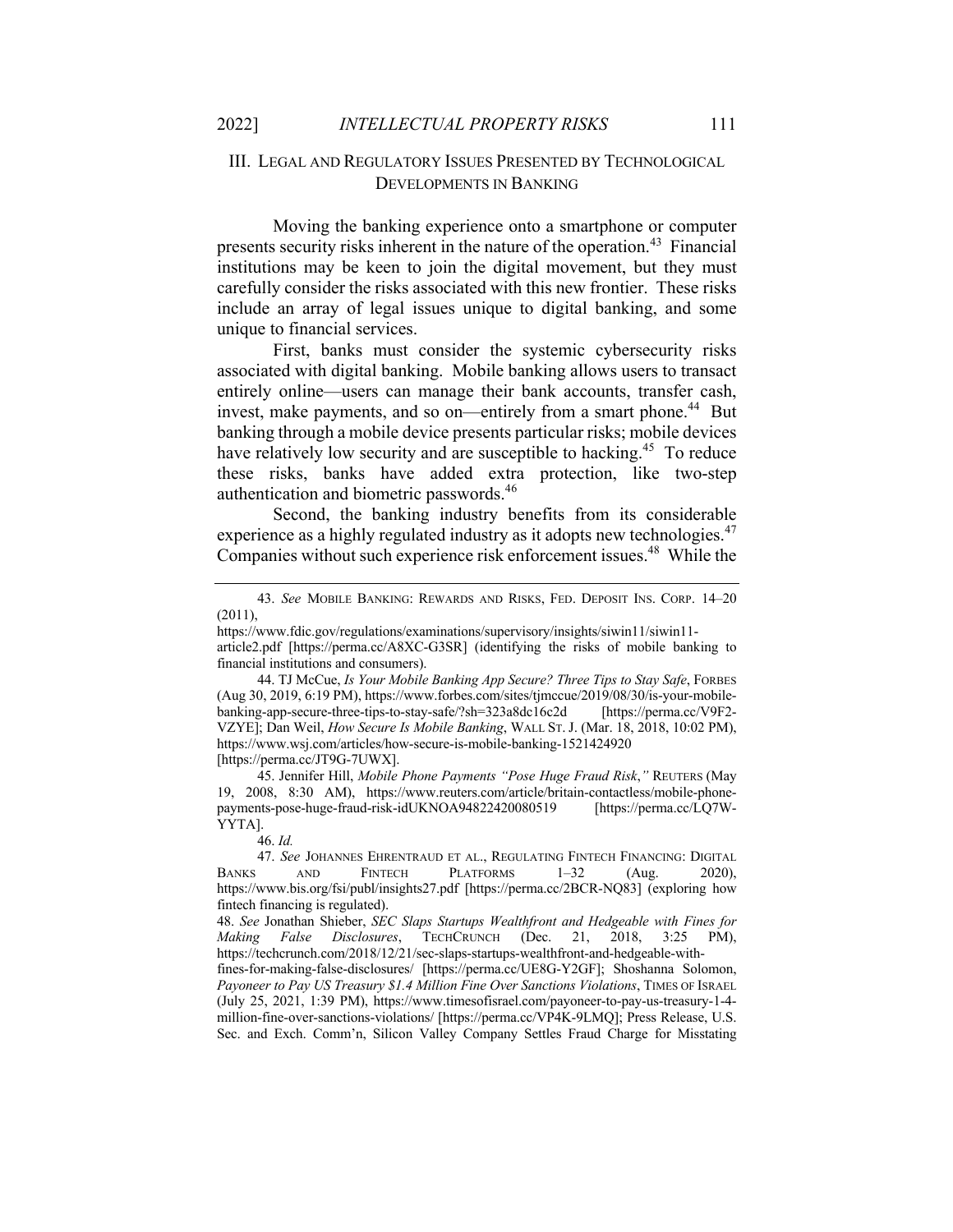banking industry should be prepared to face new scrutiny from regulators as digital banking grows, $49$  currently, most jurisdictions apply existing banking laws and regulations to banks regardless of the technology they use.<sup>50</sup> The current application of existing banking laws and regulations presents two takeaways. First, whatever laws and regulations allow fintech start-ups to enter the market also allow established banks to offer new digital banking products and services, and to run their businesses on new technology. Second, established banks are at an advantage considering their extensive experience with decades of regulation.<sup>51</sup> This experience makes many established banks attractive partners for joint ventures and collaborations, and even technology transfer or acquisition. While fintech start-ups may have new technology, new research, and development opportunities, established banks have significant financial knowledge and regulatory experience.

Third, as new technologies are implemented and developed, the banking industry may face increased patent litigation with fewer defensive tools at all stages of litigation.<sup>52</sup> According to Lex Machina, patent infringement lawsuits increased about 11% from 2019 to 2021.<sup>53</sup> In the last few years, the defensive tools available to the banking industry have eroded. For example, the Patent and Trademark Office ("PTO") allowed the covered business method review program under the America Invents Act to expire on September 16, 2020, eliminating a tool to challenge patents directed to financial, nontechnological business methods on any ground, including patent eligibility, enablement, and

Returns to Investors (Apr. 19, 2019), https://www.sec.gov/news/press-release/2019-58 [https://perma.cc/3SVQ-W5W2].

<sup>49.</sup> At least the Commodifies Futures Trading Commission has expressed interest in additional data from banks regarding cryptocurrency transactions. As banks evolve, so must regulators. We expect regulators will similarly adapt to the intellectual property and digital realm and ask targeted questions related to transactions and digital processes. Regulators should consider whether they have the necessary skill sets and policies and procedures in place to regulate a new digital landscape.

<sup>50.</sup> Megmet Kerse & Ivo Jenik, *Some Countries Have Digital Bank Licenses, Others Have Digital Banks*, CGAP (Nov. 17, 2020), https://www.cgap.org/blog/some-countrieshave-digital-bank-licenses-others-have-digital-banks [https://perma.cc/YSF6-PDZB].

<sup>51.</sup> Oliver Reppel, *Digital Regulators Are a New Norm in Financial Services,*  ACCENTURE (June 18, 2020), https://bankingblog.accenture.com/digital-regulators-are-anew-norm-in-financial-services [https://perma.cc/3KPE-UDPZ].

<sup>52.</sup> Patent assertion entities ("PAEs") are expected to be the source of a significant portion of the patent litigation lawsuits against the banking industry. Among other strategies, the banking industry can take advantage of defensive patent aggregators like RPX, LOT, OIN, Allied Security Trust, and Unified Patents to mitigate litigation risk with PAEs. *See* Danielle Williams & Steven Gardner, *Basic Framework for Effective Responses to Patent Trolls* 17 N.C. BAR ASSOCIATION, IP LINKS 1, 1–4 (2006).

<sup>53.</sup> LEX MACHINA, https://lexmachina.com/ [https://perma.cc/ML3X-EM3A] (last visited Feb. 5, 2022).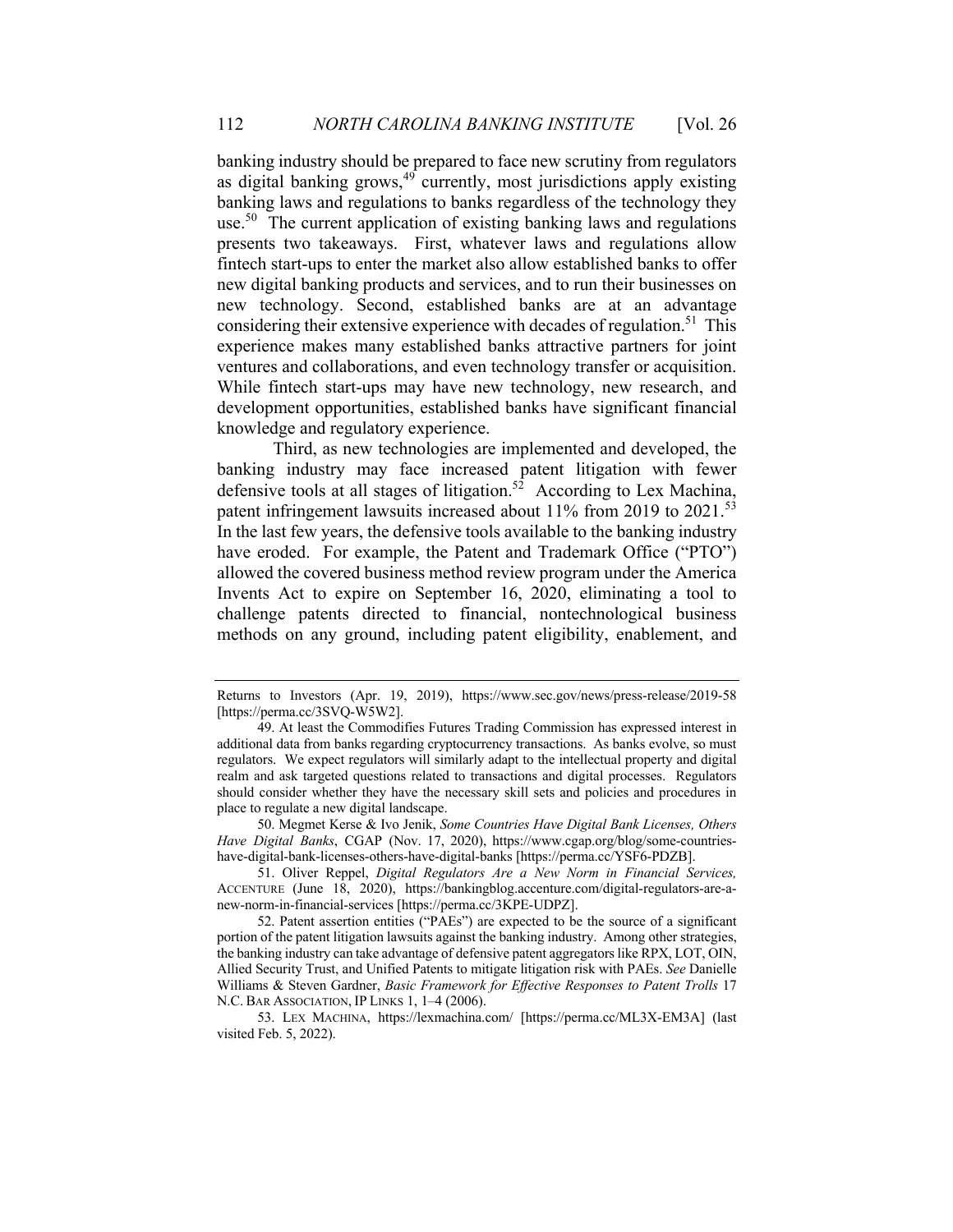indefiniteness.54 In addition, patent eligibility continues to be a steady source of controversy due to the inconsistent application of case law at both the district court and Federal Circuit levels. Furthermore, the Federal Circuit's decision in *Berkheimer v. HP Inc.* has limited the success of Rule 12 motions and summary judgment motions on patent eligibility grounds.<sup>55</sup> The success of motion practice on patent eligibility has always varied from jurisdiction to jurisdiction. However, *Alice's* Step Two<sup>56</sup> can present an obstacle even in the clearest case of patent ineligibility. On the damages front, patent litigation defendants saw their ability to challenge a patent owner's enforcement delays curtailed when the United States Supreme Court eliminated the laches defense to damages for patent infringement in *SCA Hygiene Products AB v. First Quality Baby Products LLC*. 57 Adding to the confusion, the 2019 Revised Patent Subject Matter Eligibility Guidance from the PTO<sup>58</sup> fails to incorporate or address the Federal Circuit's decisions designating additional categories of ineligible subject matter.<sup>59</sup>

Finally, while intellectual property protection is not new to the banking industry, the rapid technological innovation characteristic of the Digital Banking Revolution presents the banking industry with an opportunity to rethink its positions on, and management of, intellectual property.

#### IV. MANAGING INTELLECTUAL PROPERTY RISK

In today's technology race, it is not enough to be first to the innovation finish line; companies must also solidify their win by

<sup>54.</sup> Matthew Bultman, *Banks Face Lawsuit 'Frenzy' After Business Patent Reviews End*, BLOOMBERG L. (Apr. 13, 2021, 6:01 AM), https://news.bloomberglaw.com/iplaw/banks-face-lawsuit-frenzy-after-business-patent-reviews-end [https://perma.cc/B9H2- 22WR].

<sup>55.</sup> Berkheimer v. HP Inc., 881 F.3d 1360, 1363 (Fed. Cir. 2018).

<sup>56.</sup> Alice Corp. v. CLS Bank International is the most recent "seminal" case on patent eligibility. *See* Alice Corp. v. CLS Bank International, 573 U.S. 208 (2014).

<sup>57.</sup> SCA Hygiene Products AB v. First Quality Baby Products LLC, 137 S. Ct. 954, 959 (2017).

<sup>58. 2019</sup> Revised Patent Subject Matter Eligibility Guidance, 84 Fed. Reg. 50 (Jan. 7, 2019), https://www.govinfo.gov/content/pkg/FR-2019-01-07/pdf/2018-28282.pdf [https://perma.cc/M8TB-YNM4].

<sup>59.</sup> Based on her hearing testimony and answers to Questions for the Record, President Biden's nominee for Under Secretary of Commerce for Intellectual Property and Director of the U.S. Patent and Trademark Office, Kathi Vidal, is poised to work with Congress to address the inconsistencies in the application of patent eligibility. *See* Senator Chuck Grassley, *Questions for the Record For Ms. Kathi Vidal, Nominee for U.S. Patent and Trademark Office Director*, 1, 32–33 (Dec. 1, 2021), https://images.law.com/contrib/content/uploads/documents/403/57732/Vidal-answers-tosenators-questions-1.pdf [https://perma.cc/B5NK-X59B].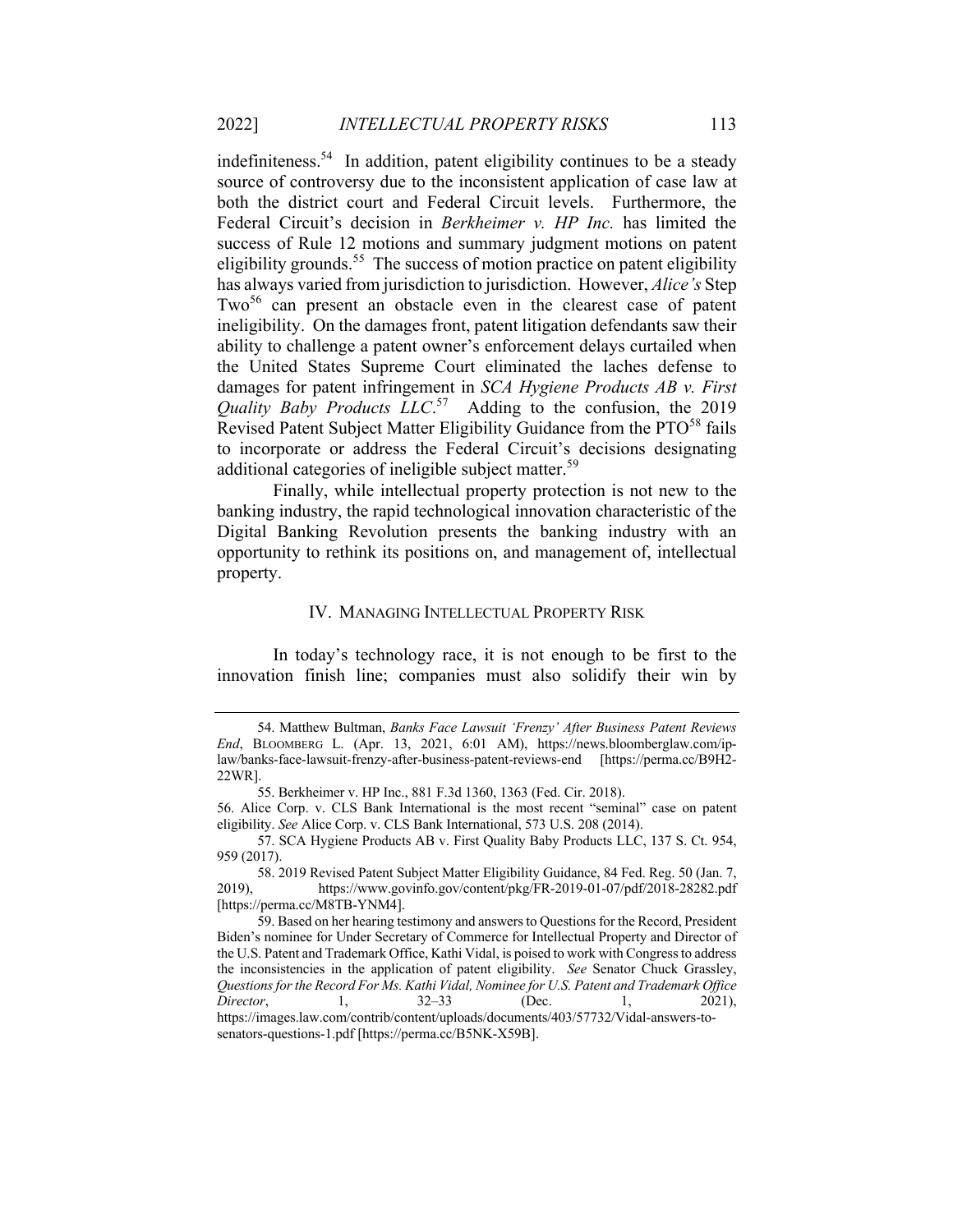protecting their intellectual property. The law offers many different ways for innovators to build and maintain protection for their intellectual property. Certainly, traditional technology companies have been protecting their innovations for decades in a variety of ways, including patents, copyright protection, and trade secrets. Rather than looking at traditional technology companies as too far ahead for the banking industry to catch, banks should instead look to these companies to determine what lessons can be learned.

Technology companies such as IBM, Samsung, Intel, Apple, Microsoft, Qualcomm, and Amazon routinely rank in the top fifty United States patent assignees.<sup>60</sup> Just as banks focused on joining the Digital Banking Revolution, nothing prevents the banking industry from entering the race to protect the innovations it has developed and, in doing so, join the ranks of traditional technology powerhouses. As the banking industry continues to solidify its leadership in digital banking through its own development, partnerships with other companies, and acquisitions of technology, banks can adopt proven strategies to protect their innovations. Many banks regularly seek patent protection for their intellectual property. However, a review of annual patent filings and grants reports reveals a clear opportunity for developing patent programs that aggressively seek to protect and reward technological innovations at every level of the organization.<sup>61</sup>

#### *A. Building a Culture of Innovation*

Many traditional technology companies began with an idea in a garage. $62$  From those modest beginnings, today's technology leaders

<sup>60.</sup> *2021 Top 50 US Patent Assignees*, IFI CLAIMS PATENT SERVICES (Jan. 5, 2022), https://www.ificlaims.com/rankings-top-50-2021.htm [https://perma.cc/QF6R-64CX] (last visited Feb. 4, 2022).

<sup>61.</sup> As of 2020, only six banks had more than 1,000 assigned patents: Bank of America, Capital One, Citibank, ICBC (China), J.P. Morgan Chase, and Wells Fargo. *Analysis of Banking Patent Filing Strategy*, ARANCA (Aug. 2021), https://www.aranca.com/assets/uploads/resources/special-

reports/Why\_Banks\_are\_Filing\_Patents-Aggressively.pdf [https://perma.cc/NR2R-C29V].

<sup>62.</sup> For example, this includes Google, Microsoft, Apple, and Epic Games. *See* Ross McGuinness, *On This Day: Inside the Garage Where Google Was Founded*, YAHOO! (Sept. 4, 2021), https://au.news.yahoo.com/on-this-day-garage-google-founded-215446987- 041309313.html#:~:text=That%20was%20the%20date%20that,complete%20with%20table %20tennis%20table [https://perma.cc/VB8Z-9PVJ] (discussing Google); *How Amazon Grew From a Garage Bookstore To Trillion-Dollar Company Under Jeff Bezos*, BUS. TODAY (July 5, 2021, 11:17 AM), https://www.businesstoday.in/latest/corporate/story/how-amazon-grewfrom-a-garage-bookstore-to-trillion-dollar-company-under-jeff-bezos-300452-2021-07-05 [https://perma.cc/3DB4-2LZY] (discussing Amazon); Beth Burgess, *7 Startups That Started in a Garage*, PAKWIRED (Oct. 30, 2019), https://pakwired.com/7-startups-that-started-ingarage/#:~:text=Software%20giant%20Microsoft%20was%20started,called%20%E2%80%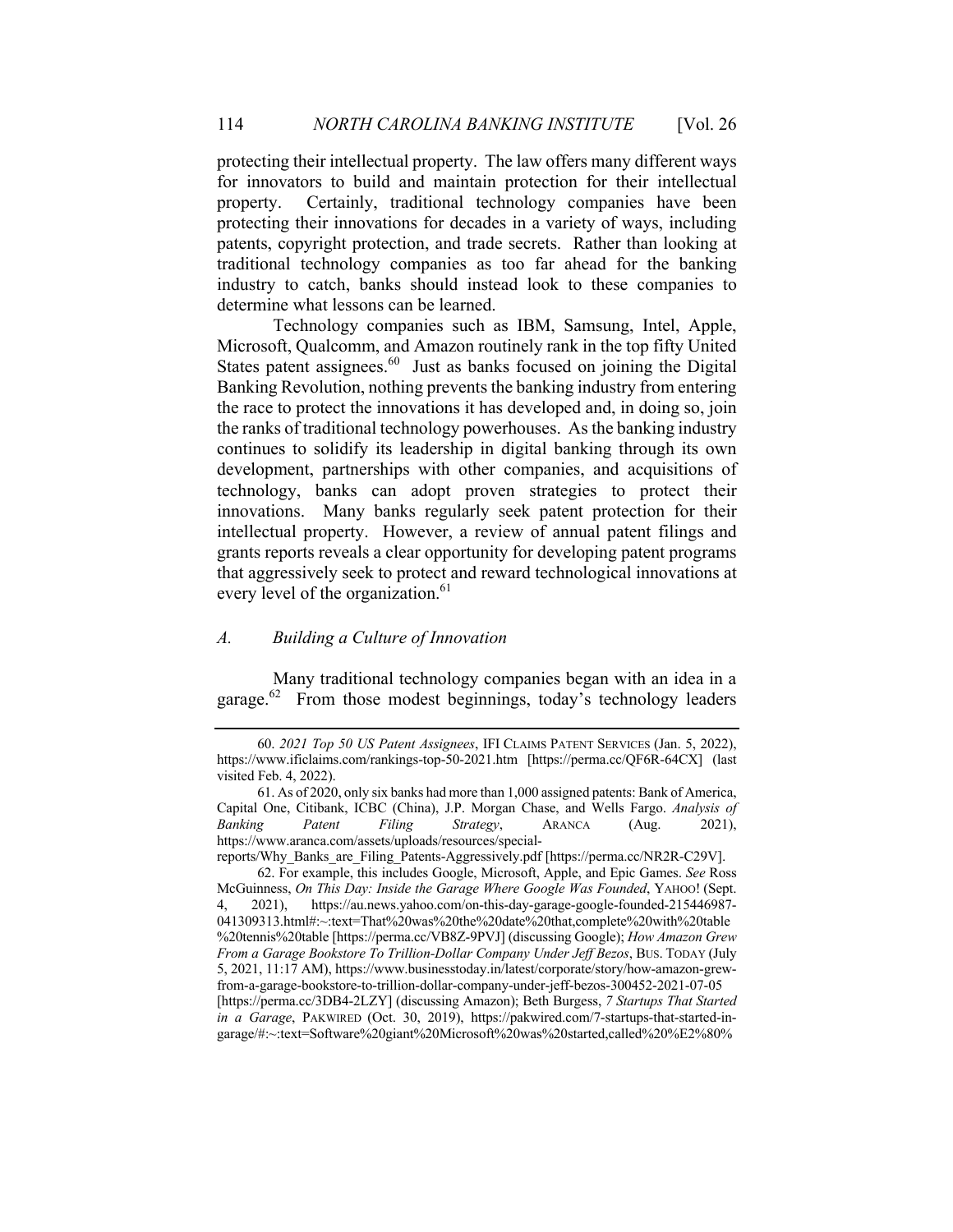focused on and nurtured a pervasive culture of innovation. Building on the lessons learned by those technology companies, banks and the banking industry can replicate a successful culture of innovation and protection. The most basic of intellectual property programs require proper invention disclosure procedures and dynamic strategies for filing patent applications. However, building a culture of innovation should go beyond the basics, and banks can foster the proper culture in many ways.

Collaborations with other companies, whether in the banking industry or other technology areas, create both challenges and opportunities for innovation and protection.63 Prior to any collaboration with another entity, a bank should investigate and catalog its own existing technology. By documenting its existing innovations and ideas, the bank can determine not only what types of protections to seek, but also protect itself in the event the collaboration turns from cooperative to litigious. Additionally, robust nondisclosure agreements can ensure that only truly serious collaborations result in third-party access to valuable intellectual property and protected information. Based on the Proposed Interagency Guidance on Third-Party Relationships: Risk Management, banks will also need to establish a comprehensive third-party risk management framework addressing the lifecycle of their relationships with suppliers (including cloud service providers), vendors (including data aggregators), fintech providers, and any other third parties with whom banks have a business relationship.64 If adopted, the proposed Guidance would apply broadly to "any business arrangement between a banking organization

<sup>9</sup>CMicro%2DSoft%E2%80%9D [https://perma.cc/M5DE-RCH3] (discussing Microsoft and Apple); *Tim Sweeney: 11 Facts You Didn't Know About the CEO of Epic Games*, THE INDIAN EXPRESS (May 6, 2021, 4:22 PM), https://indianexpress.com/article/technology/tech-newstechnology/tim-sweeney-interesting-facts-you-didnt-know-about-the-ceo-of-epic-games-7304178/#:~:text=9.,valued%20at%20over%20%2429%20billion [https://perma.cc/6KW7- VPA9] (discussing Epic Games).

<sup>63.</sup> The banking industry should consider participation in standards setting organizations ("SSOs") addressing technology that may impact the industry specifically or generally. Some have expressed concern U.S. leaders are not participating in SSOs at the same level as Chinese leaders. *See* Robert D. Hormats, *Who Will Set Standards For 21st Century Technologies — The US Or China?*, THE HILL (June 3, 2021, 11:30 AM), https://thehill.com/opinion/technology/556047-who-will-set-standards-for-21st-centurytechnologies-the-us-or-china [https://perma.cc/68Y5-MCWC]. The U.S. Innovation and Competition Act, which the Senate passed in 2021, in part seeks to increase U.S. participation in SSOs. *See* United States Innovation and Competition Act of 2021, S. 1260, 117th Cong. § 2302 (2021), https://www.congress.gov/bill/117th-congress/senate-bill/1260 [https://perma.cc/TX6N-YA8S].

<sup>64.</sup> Proposed Interagency Guidance on Third-Party Relationships: Risk Management, 86 Fed. Reg. 38182, 38190 (July 19, 2021),

https://www.federalregister.gov/documents/2021/07/19/2021-15308/proposed-interagencyguidance-on-third-party-relationships-risk-management#citation-9-p38186 [https://perma.cc/2BJ9-BWZZ].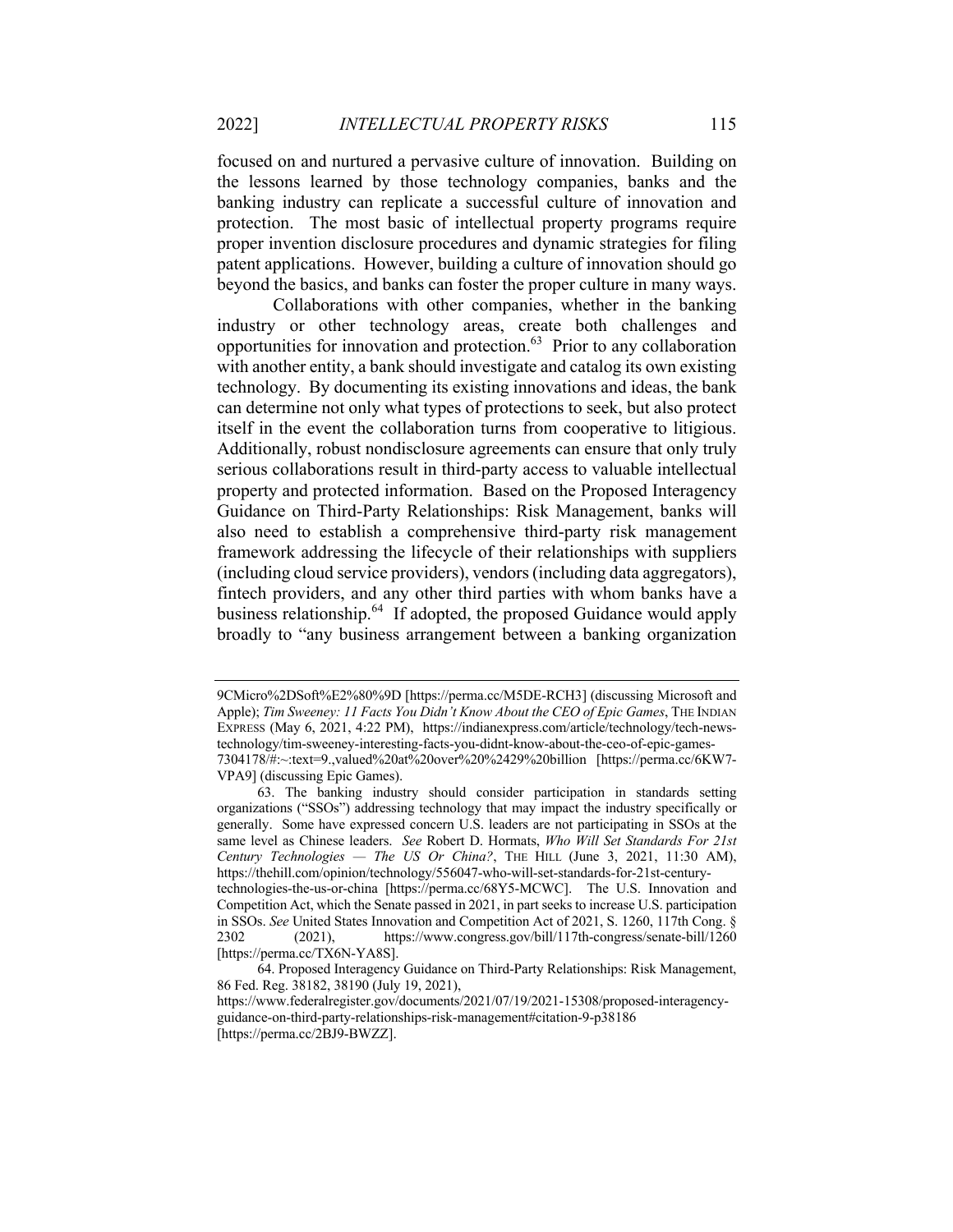and another entity, by contract or otherwise."65 The proposed Guidance stresses the importance of due diligence in selecting third-party relationships, negotiating appropriate contract terms, and planning for termination.

Even more important than the safeguards a bank utilizes when working with outside partners are the tools a bank uses to protect its innovations from both departing and incoming employees. A vigorous intellectual property program not only protects a bank from losing valuable property when employees join a new organization, but also protects the bank from competitor claims of misappropriation based on an incoming employee's prior knowledge. The high mobility of employees in the technology sector creates a constant ebb and flow of employees to and from banks, technology companies, and financial services entities. For each research and development ("R&D") manager a bank hires, another leaves for an up-and-coming technology company. For example, the former head of technology at ClearXchange came from Wells Fargo, where he served as vice president of R&D and Investments Technology.66 Then there are banks that pursue other industry sectors for R&D talent: the current Chief Technology Officer of J.P. Morgan Chase worked for several information technology companies and holds multiple patents.67 Other financial institutions pursue joint ventures in order to create digital banking technology.<sup>68</sup> Each of these scenarios presents its own risks and challenges to a bank's intellectual property programs. In these situations, banks can learn from both the mistakes and successes of the technology industry's past disputes in order to avoid unnecessary litigation. Some tools banks can use to mitigate the risks associated with employee mobility and joint venture projects include:

> • comprehensive trade secret management programs to identify and protect trade secrets and proprietary information;

<sup>65.</sup> *Id.*

<sup>66.</sup> Sri Muthu, LINKEDIN, https://www.linkedin.com/in/srimuthu/ [https://perma.cc/USS2-A89T] (last accessed Feb. 4, 2022).

<sup>67.</sup> Andrew Lank, LINKEDIN, https://www.linkedin.com/in/andrew-lang-2457146/ [https://perma.cc/729B-XXUT] (last accessed Feb. 4, 2022).

<sup>68.</sup> Microsoft Corporation, *Morgan Stanley and Microsoft Collaborate to Accelerate Cloud Transformation*, PR NEWSWIRE (June 2, 2021, 9:00 AM), https://www.prnewswire.com/news-releases/morgan-stanley-and-microsoft-collaborate-toaccelerate-cloud-transformation-301303869.html [https://perma.cc/7427-NCUF]; *see also*  Mark Matousek, *Goldman Sachs Is Creating an Auto-tech Joint Venture Amid a SPAC Boom for EV and Lidar Companies: Report*, BUS. INSIDER (Feb. 13, 2021, 1:21 PM), https://www.businessinsider.com/goldman-sachs-creating-automotive-tech-joint-venture-2021-2 [https://perma.cc/YPC8-LMY6].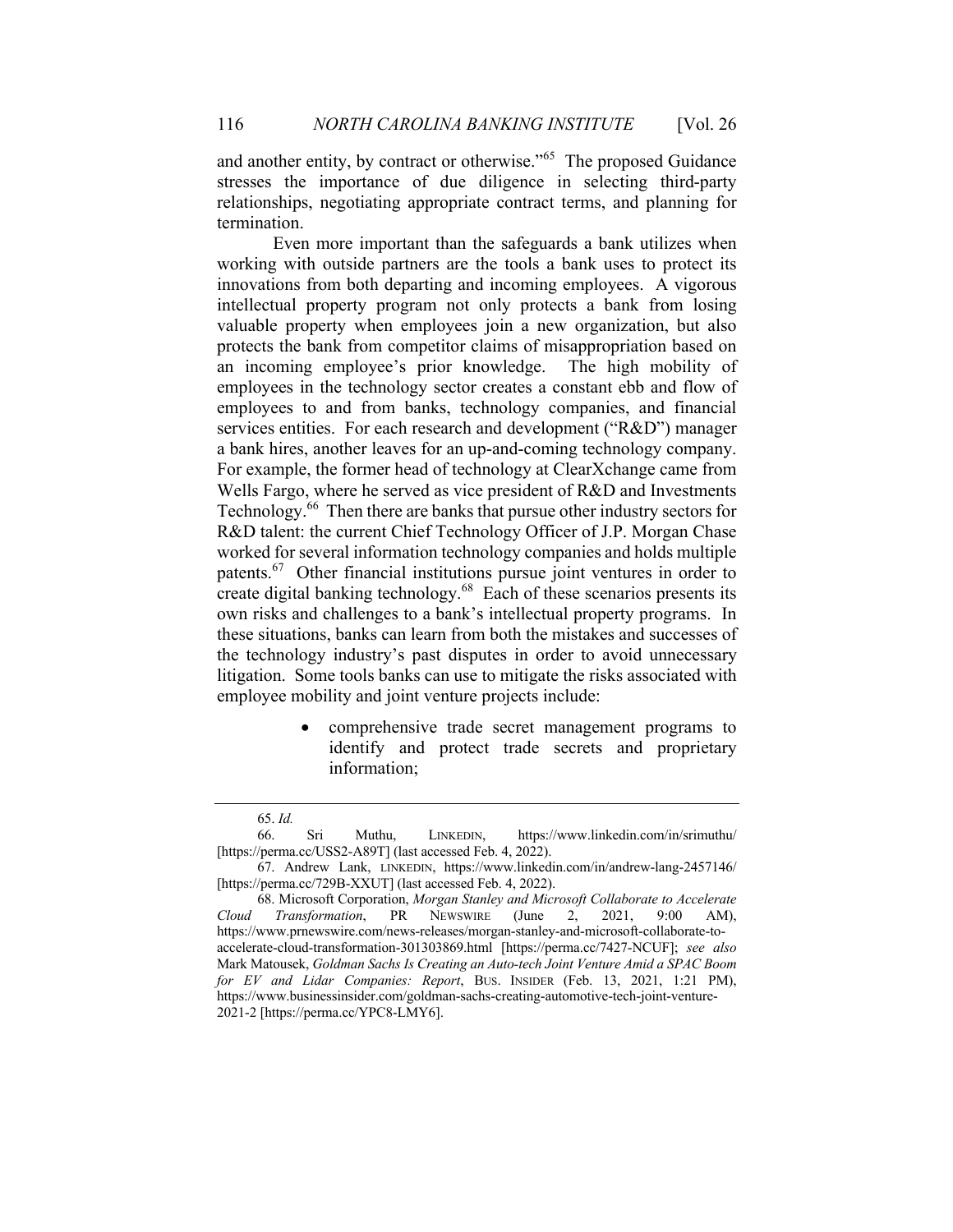- nondisclosure agreements ("NDA") and confidentiality agreements;
- proprietary information and invention assignment agreements;
- personal mobile device policies;
- social media policies;
- procedures for departing employees to address terminating access to information, returning employer property (e.g., devices and data), and otherwise ensuring the departing employee understands their confidentiality obligations on departure;
- procedures for onboarding new employees to secure representations that the employee is bringing no data from the former employer and returned all data, devices, and property to the former employer and otherwise understands what third-party intellectual property is and that the new employee is prohibited from using it; and
- protocols to evaluate when "decontamination periods" should be implemented for new employees, requiring them to work on projects unrelated to their prior work.

Patents and NDAs present banks with important tools for their intellectual property programs, but copyright law should not be overlooked.69 Several aspects of copyright law have unique relevance to digital banking. Past innovations commonplace in digital banking today, such as QR codes, mobile banking, and contactless payments, can implicate both patent and copyright protection. The Copyright Office and the courts have long held that elements of computer programs, including source code and object code, enjoy copyright protection. Both the agency and the courts consistently reject arguments that code is merely functional and have set a low bar to surmount in order to establish sufficient creativity and originality to warrant protection—often requiring only "a modicum of originality."70 Copyrights offer a dependable tool to protect

<sup>69.</sup> In addition to the copyright law tools discussed herein, banks should consider investing in well-drafted Terms of Use on their websites and a robust Digital Millennium Copyright Act policy to avoid liability for the conduct of their customers—particularly for any online bank that permits users to post material on their website or store material within their system.

 <sup>70.</sup> *See* NEC Corp. v. Intel Corp., 1989 WL 67434 (N.D. Cal. 1989); Oracle Am., Inc. v. Google Inc., 750 F.3d 1339, 1355 (Fed. Cir. 2014) ("Source and object code . . . are consistently held protected by a copyright on the program.") (citing Johnson Controls, Inc. v. Phoenix Control Sys., Inc., 886 F.2d 1173, 1175 (9th Cir.1989))) ("It is now well settled that the literal elements of computer programs, i.e., their source and object codes, are the subject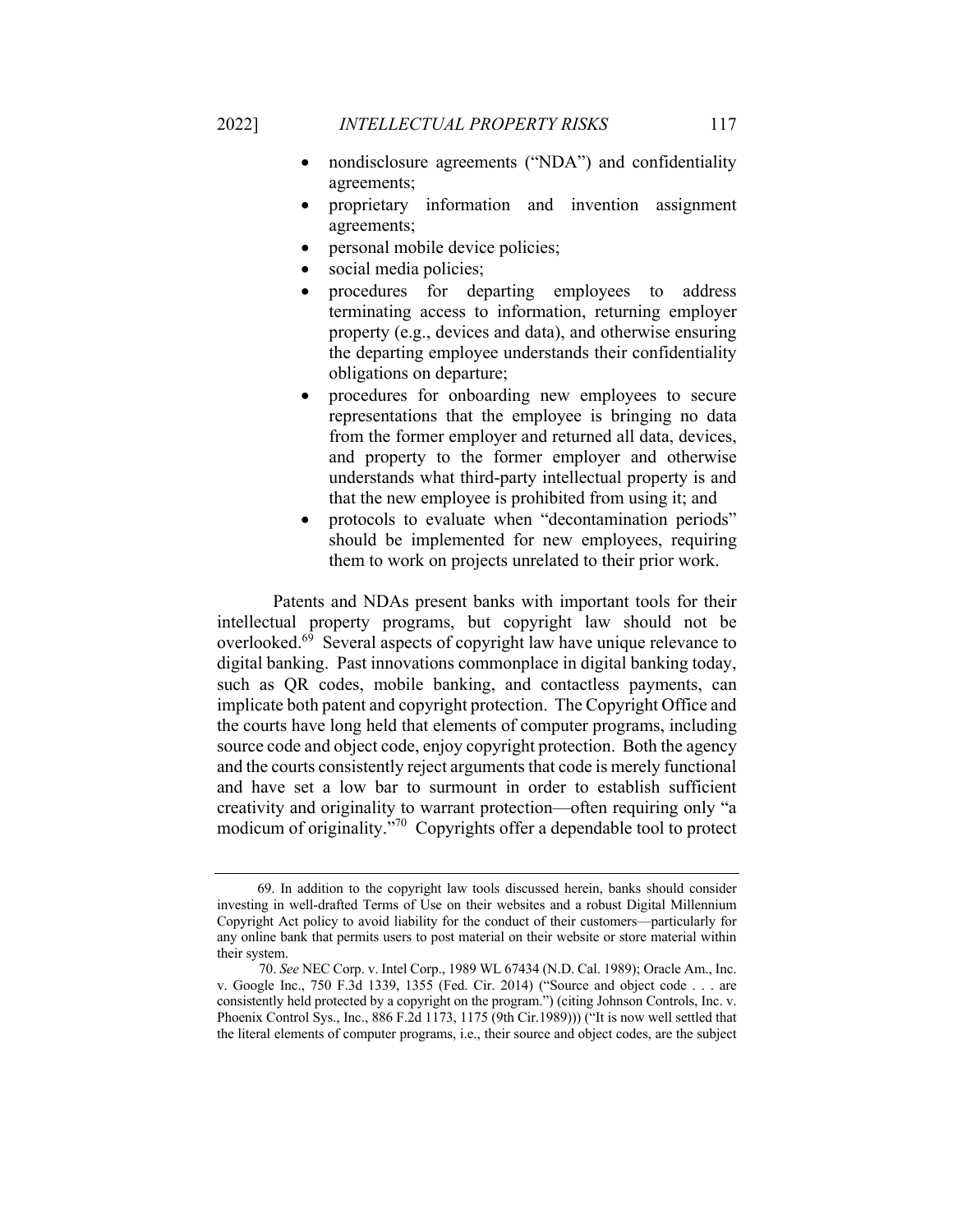creative works. However, even though copyright attaches at the moment of creation, best practices require following the formalities of copyright registration if an owner needs to protect the work through litigation.<sup>71</sup> Given the ease and low cost of copyright registration, a company is wellserved by protecting works early, especially since the recovery of certain kinds of damages and attorneys' fees depends upon registration of the work prior to any infringement.<sup>72</sup>

## *B. Trade Secret Issues: Case Studies*

The case studies below involving traditional technology leaders provide lessons to the banking industry. Specifically, these case studies highlight the importance of robust procedures for departing employees to ensure that company trade secrets and proprietary information do not leave the company. Moreover, the cases described below demonstrate the importance of due diligence for acquisitions and joint venture partners.

*Waymo LLC v. Uber Technologies, Inc.*<sup>73</sup> illustrates the challenges former employees can present. Waymo LLC ("Waymo") owned patents related to self-driving vehicle technology and, in 2017, sued both Uber Technologies, Inc. ("Uber") and its subsidiary, Ottomotto, for patent infringement and trade secret misappropriation. Prior to founding Ottomotto, the company's creator, Anthony Levandowski, worked for Waymo and downloaded nine gigabytes of Waymo data, including trade secrets, before his departure. Waymo and Uber settled midway through the jury trial. As part of the deal, Waymo received a 0.34% stake in Uber, worth about \$245 million based on Uber's \$72 billion valuation at the time of settlement. The settlement included an agreement to ensure that Waymo's confidential information was not being incorporated into Uber technology, which Waymo said was its main goal in bringing the lawsuit.<sup>74</sup>

This case highlights the liability risks that can attach to the departure or arrival of a single, high-value individual employee. If a bank hires a new employee from a technology firm to help with developing internal technology, the bank risks liability in the absence of the proper

of copyright protection.") (citing Comput. Assocs. Int'l v. Altai, 982 F.2d 693, 702 (2d Cir. 1992))).

<sup>71.</sup> Fourth Est. Pub. Benefit Corp. v. Wall-Street.com, LLC, 139 S. Ct. 881 (2019).

<sup>72. 17</sup> U.S.C. § 412.

<sup>72.</sup> Waymo LLC v. Uber Techs., Inc, 870 F.3d 1350 (Fed. Cir. 2017).

<sup>74.</sup> Alexandria Sage et al., *Waymo Accepts \$245 Million and Uber's 'Regret' to Settle Self-Driving Car Dispute*, REUTERS (Feb. 9, 2018, 11:04 AM), https://www.reuters.com/article/us-alphabet-uber-trial/waymo-accepts-245-million-andubers-regret-to-settle-self-driving-car-dispute-idUSKBN1FT2BA [https://perma.cc/UG52- G5RM].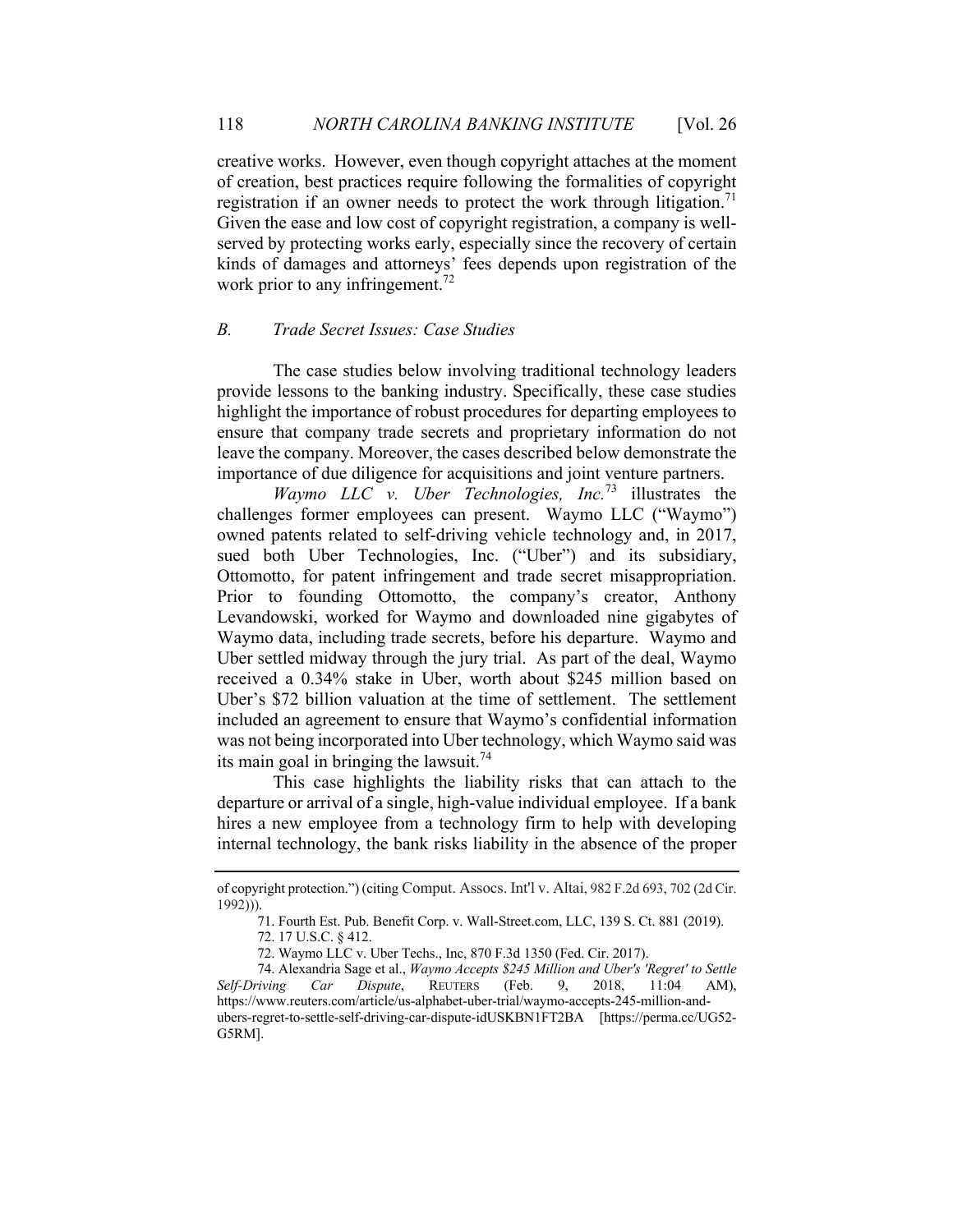policies and procedures to protect against disclosure of the former employer's confidential information. Because the employee may have exposure or experience with a prior employer's trade secrets, new innovations or technology developed by the employee could be subject to claims of misappropriation or infringement in a lawsuit against the hiring bank.

To avoid risk from an individual, banks should have protective mechanisms in place as they hire and recruit new employees. First, banks should consider comprehensive interviews and investigations to understand what work any potential hire was exposed to or engaged in before hiring the recruit. As explained below, thorough due diligence can save a company from liability. If a bank hires an experienced developer for R&D, the bank could, in theory, be liable for the employee's use of proprietary knowledge gained from the former employer in any R&D efforts on behalf of the new bank employer.

*ZeniMax Media Inc. v. Oculus VR LLC* presents another factintensive cautionary tale for joint venture participants, acquiring companies, and employers. In 2014, Facebook, Inc. ("Facebook") acquired Oculus VR LLC ("Oculus"), a virtual reality headset start-up, for \$2 billion.<sup>75</sup> Two years earlier, another company in the virtual reality technology sector, ZeniMax Media Inc. ("ZeniMax"), began development of its virtual reality ("VR") technology. During the development phase, its Chief Technology Officer, John Carmack, contacted Palmer Luckey and obtained his VR prototype, the "Rift."76

In order to protect its then existing intellectual property, ZeniMax required Luckey to sign an NDA and a non-ownership agreement as to Carmack's contributions to the product. The 2012 NDA "placed Luckey under a broad duty to keep ZeniMax's proprietary information strictly confidential" and "provided that ZeniMax retained exclusive ownership of any proprietary information it disclosed under the NDA."77 The result of Carmack and Luckey's collaboration was a "heavily modified Rift headset" that led Luckey to found Oculus LLC (the corporate predecessor to Oculus VR, LLC) in June 2012. Shortly after Oculus's formation, ZeniMax set up a file transfer protocol arrangement to share proprietary information on an ongoing basis.78 In the fall of 2012, ZeniMax made "multiple requests" to Oculus to discuss "compensation for ZeniMax's role in developing and promoting the Rift."<sup>79</sup> On September 21, 2012,

<sup>75.</sup> *Id.* 

<sup>76.</sup> ZeniMax Media, Inc. v. Oculus VR, LLC, 166 F. Supp. 3d 697, 700 (N.D. Tex. 2015).

<sup>77.</sup> *Id.*

<sup>78.</sup> *Id.*

<sup>79.</sup> *Id.* at 700.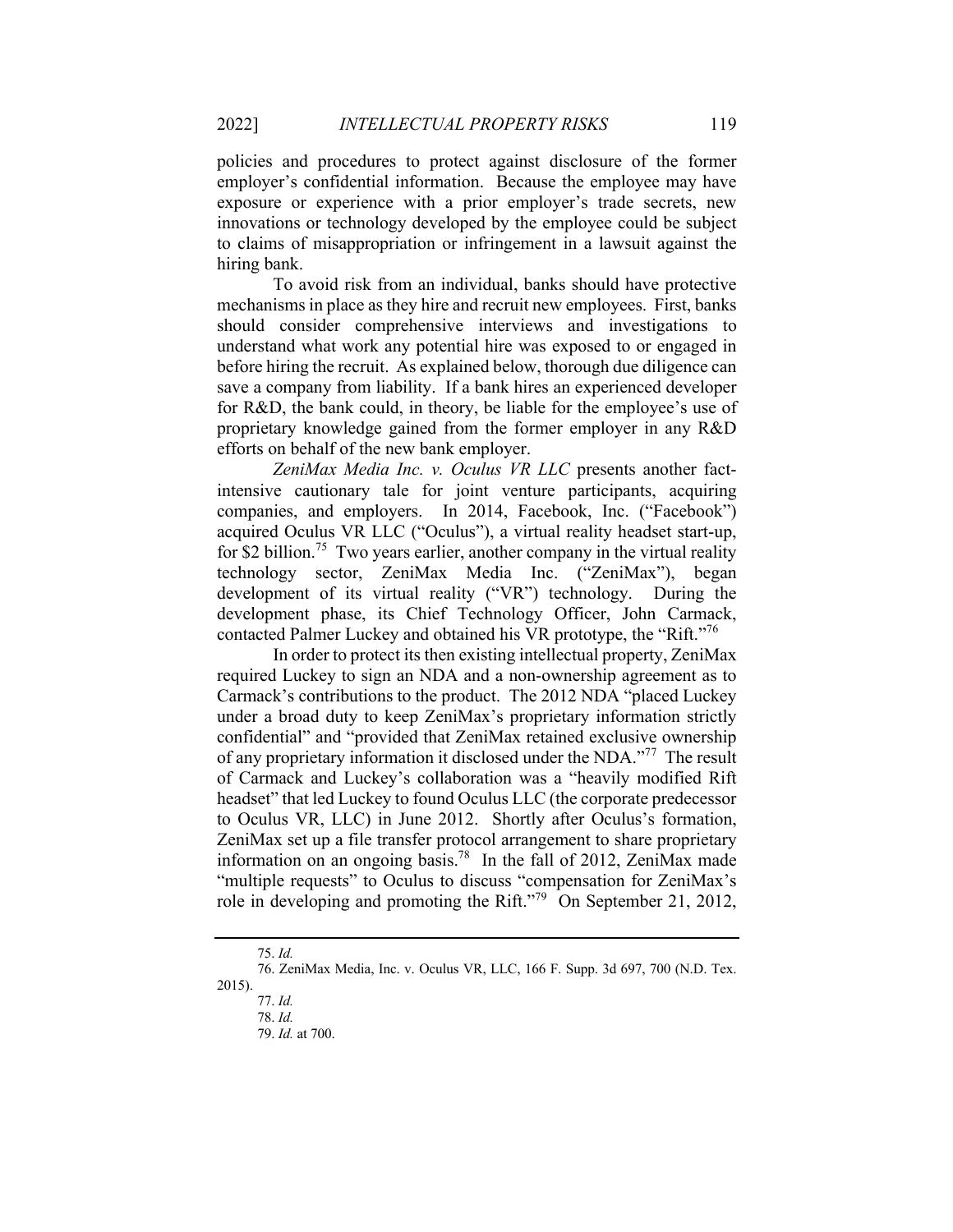Oculus forwarded ZeniMax a proposal "designed to kick off a formal discussion" of the parties' future relationship. The parties never came to an agreement, and ZeniMax eventually stopped sharing information with Oculus.

With Carmack's help, Luckey and Carmack advanced Rift from prototype to viable product by 2013. Once Carmack's employment contract with ZeniMax expired in June 2013, Carmack joined Oculus as Chief Technology Officer. In 2014, Facebook acquired Oculus.<sup>80</sup> Unable to resolve its concerns about the misuse of its confidential and proprietary information with either Facebook or Oculus, ZeniMax brought suit against Facebook and Oculus alleging trade secret misappropriation, copyright infringement, and a variety of contract-based claims.<sup>81</sup>

In the lawsuit, ZeniMax alleged that it had "invested tens of millions of dollars in research and development" into its VR and that "Oculus and Luckey lacked the necessary expertise and technical knowhow to create a viable virtual reality headset."<sup>82</sup> Thus, Oculus "sought" expertise and know-how from ZeniMax."83 ZeniMax further alleged that "Carmack and other ZeniMax employees conducted [] research at ZeniMax offices, on ZeniMax computers, and by using ZeniMax resources." In 2016, after a trial in which Mark Zuckerberg testified that Oculus' Rift product did not use ZeniMax's confidential source code and accused ZeniMax of crass opportunism in the face of the \$2 billion acquisition, the jury awarded ZeniMax \$500 million in damages for copyright infringement and breach of the NDA.

Ultimately, Facebook's own actions left it with a choice between bad and worse arguments to present to a jury: either it did little to no due diligence when acquiring Oculus, or it did conduct due diligence and intentionally stole ZeniMax's intellectual property. While ZeniMax protected its assets with an NDA between the parties, one is left to wonder why it allowed its Chief Technology Officer to collaborate with another company to develop valuable breakthrough technology without additional agreements beyond a bare NDA. Additional agreements should have been in place to clarify intellectual property rights between the parties, such as a joint development agreement, assignment

<sup>80.</sup> *Id*. at 702.

<sup>81.</sup> Complaint at 45, *ZeniMax Media, Inc. v. Oculus VR, LLC*, 166 F. Supp. 3d 697, 700 (N.D. Tex. 2015).

<sup>82.</sup> Ben Gilbert, *Oculus VR and Palmer Luckey Being Sued by CTO's Former Employer*, ENGADGET (May 21, 2014), https://www.engadget.com/2014-05-21-oculus-vrlawsuit.html#:~:text=Following%20E3%202012%20where%20the,sought%20expertise%20 and%20know%2Dhow [https://perma.cc/97GH-LHZS]. 83. *Id.*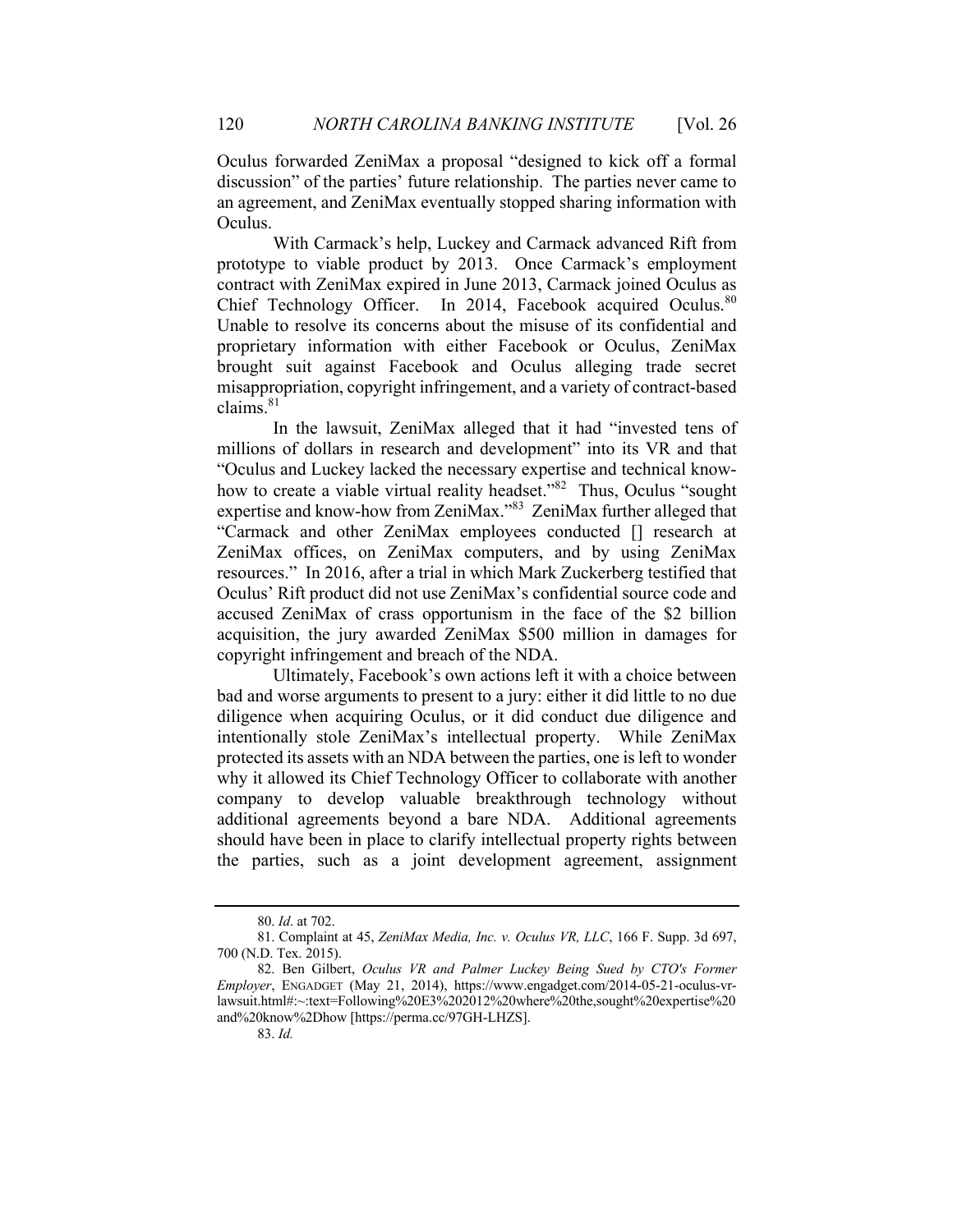agreement, license agreement, or other agreement to define ownership and rights.

ZeniMax offers three clear lessons for banks as they develop new technology and pursue new talent in the marketplace: (1) when acquiring a new employee or company, do thorough due diligence and document those efforts adequately; (2) when developing new technology, protect any existing intellectual property through patent protection, copyright protection, trade secret management programs, and NDAs; and (3) when collaborating with another entity, solidify a joint collaboration and joint intellectual property ownership agreements *before* product development begins.

Given the lessons to banks detailed above, it is instructive to consider what a thorough due diligence effort looks like when a bank seeks to acquire a start-up company for future R&D work. At a minimum, it includes (1) an evaluation of the target company's issued and pending patent portfolios; (2) interviews with mission-critical employees to determine past employment, ongoing customer relationships, and the employees' product development efforts; and (3) an evaluation of the target's ongoing technology development efforts and any third-party involvement. Without these types of due diligence investigations, the acquiring bank may be entering a minefield of potential litigation that could derail its R&D efforts for years.

When a bank is developing rather than acquiring technology, well-crafted agreements that protect the bank's investment and resulting intellectual property should be in place prior to any meaningful exchange of information and talent with a joint venture partner. Any outside entity the bank collaborates with presents a risk of improper use of the bank's technology. Trying to prove which member of the joint venture developed what technology after the fact is a losing proposition. Rather than pursue difficult and costly litigation, a bank should protect itself and its valuable intellectual property with clear agreements beforehand.

Similar concerns create a need for agreements in the departing employee context. Every R&D employee who departs a bank for another company or competitor bank presents a risk to the bank's intellectual property. These risks can be mitigated with NDAs and non-compete agreements. Risk can also be managed thorough exit interviews that address the proprietary information the employee had access to and discuss the types of projects and technology that the employee expects to be involved with at the new employer. Existing agreements coupled with detailed exit interviews may provide a basis for the bank to prevent a departing employee from working on similar technology efforts at the new employer.